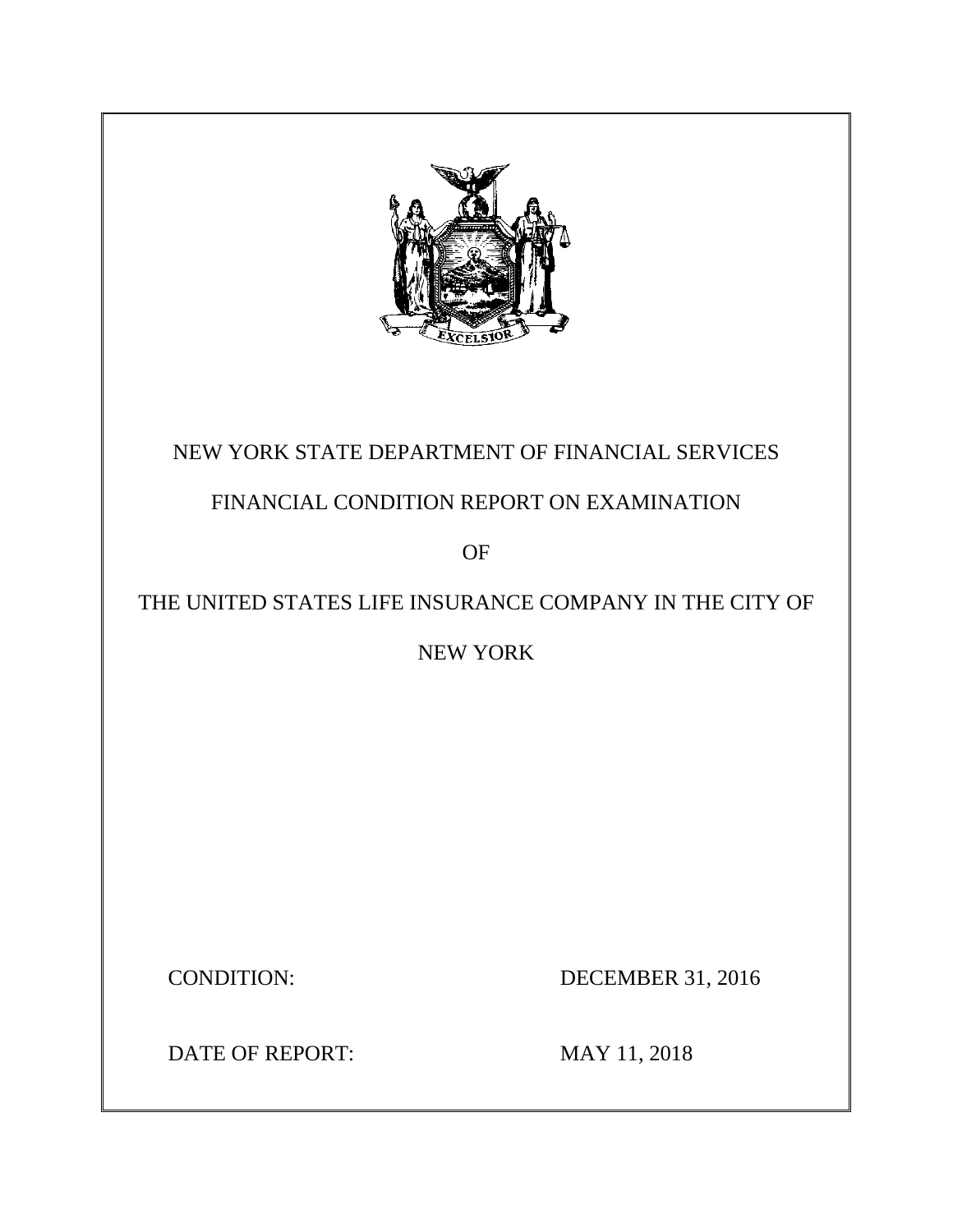### NEW YORK STATE DEPARTMENT OF FINANCIAL SERVICES

### FINANCIAL CONDITION REPORT ON EXAMINATION

OF

### THE UNITED STATES LIFE INSURANCE COMPANY IN THE CITY OF NEW YORK

### AS OF

DECEMBER 31, 2016

DATE OF REPORT: MAY 11, 2018

EXAMINER: RACHELLE GOWINS, CFE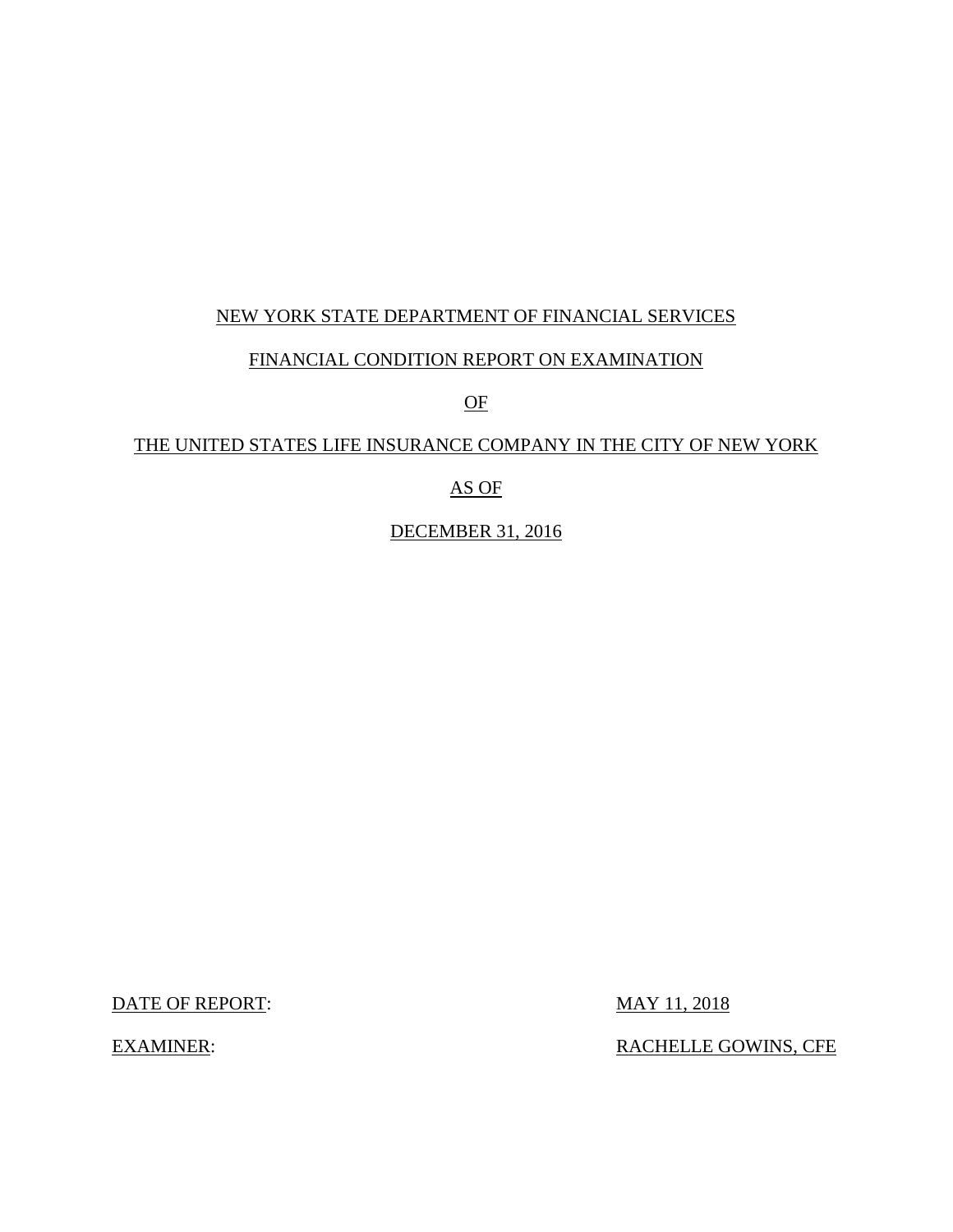# TABLE OF CONTENTS

| <b>ITEM</b>      |                                      | PAGE NO.       |
|------------------|--------------------------------------|----------------|
| 1.               | Executive summary                    | $\overline{2}$ |
| 2.               | Scope of examination                 | 3              |
| 3.               | Description of Company               | 5              |
|                  | A. History                           | 5              |
|                  | B. Holding company                   | 7              |
|                  | C. Organizational chart              | 8              |
|                  | D. Service agreements                | 9              |
|                  | E. Management                        | 13             |
| $\overline{4}$ . | Territory and plan of operations     | 15             |
|                  | A. Statutory and special deposits    | 15             |
|                  | <b>B.</b> Direct operations          | 15             |
|                  | C. Reinsurance                       | 16             |
| 5.               | Significant operating results        | 17             |
| 6.               | <b>Financial statements</b>          | 23             |
|                  | A. Independent accountants           | 23             |
|                  | <b>B.</b> Net admitted assets        | 23             |
|                  | C. Liabilities, capital and surplus  | 25             |
|                  | D. Condensed summary of operations   | 27             |
|                  | E. Capital and surplus account       | 28             |
|                  | F. Reserves                          | 29             |
|                  | G. Data files                        | 30             |
| 7.               | Prior report summary and conclusions | 31             |
| 8.               | Summary and conclusions              | 33             |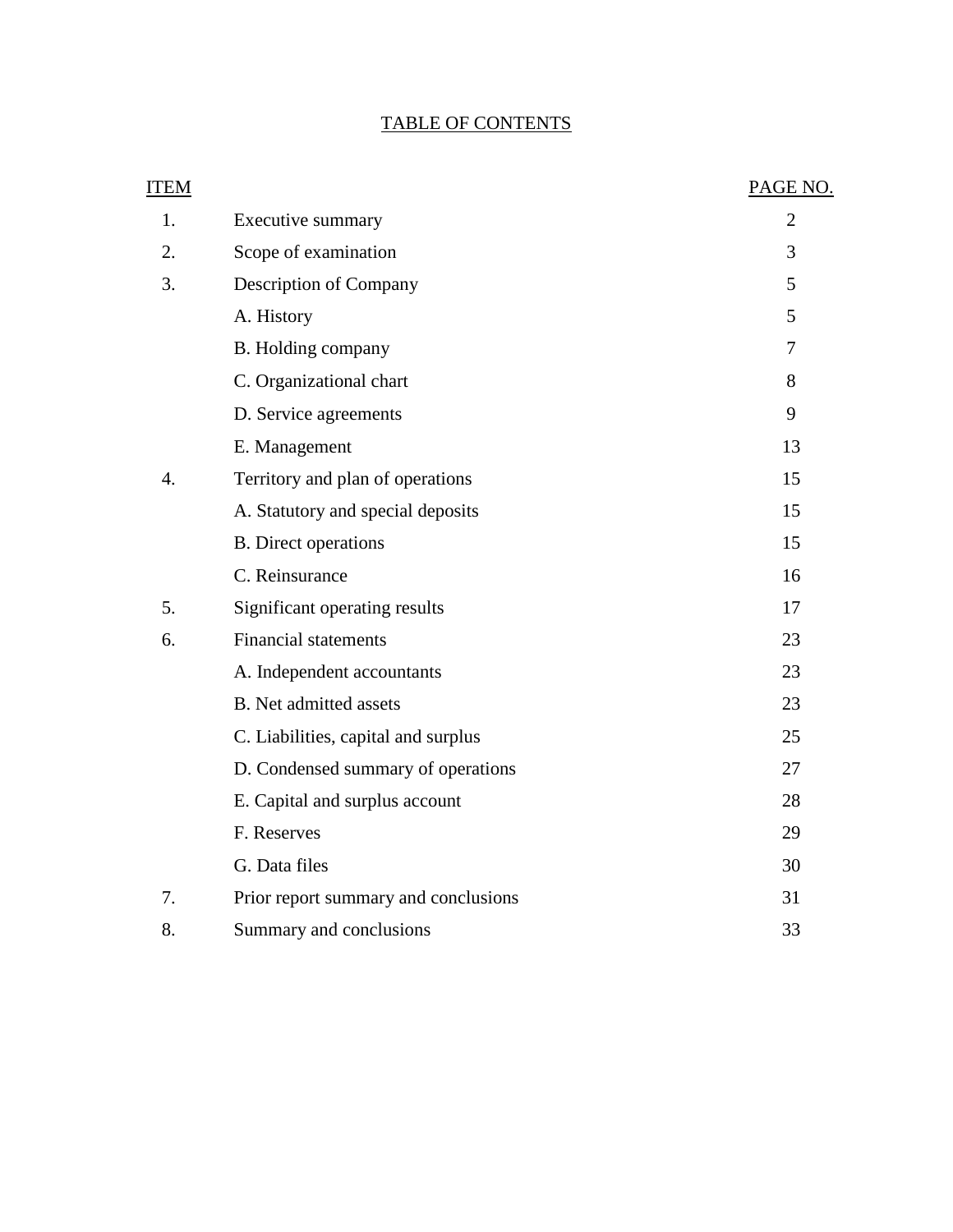

# NEW YORK STATE DEPARTMENT<sub>of</sub> **ANCIAL SERVICES**

Andrew M. Cuomo Maria T. Vullo Governor Superintendent Superintendent Superintendent Superintendent Superintendent Superintendent Superintendent Superintendent Superintendent Superintendent Superintendent Superintendent Superintendent Superintendent Sup

May 24, 2018

Honorable Maria T. Vullo Superintendent of Financial Services New York, New York 10004

Madam:

 The United States Life Insurance Company in the City of New York, hereinafter referred to as "the Company," at its administrative office located at 2727-A Allen Parkway, 3-D1, Houston, TX In accordance with instructions contained in Appointment No. 31662, dated August 21, 2017, and annexed hereto, an examination has been made into the condition and affairs of 77019. The Company's home office is located at 175 Water Street, New York, NY 10038.

 Wherever "Department" appears in this report, it refers to the New York State Department of Financial Services.

The report indicating the results of this examination is respectfully submitted.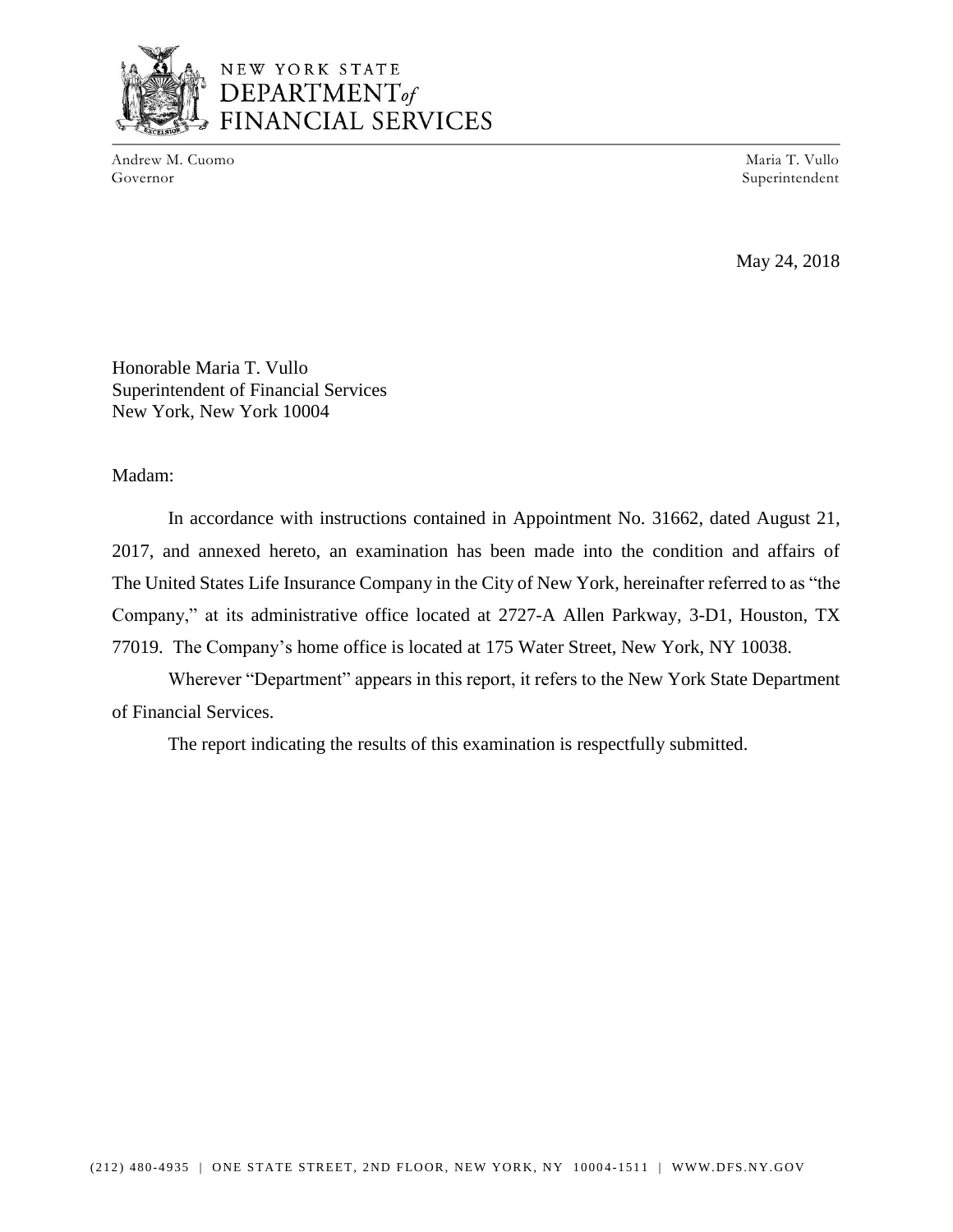#### 1. Executive Summary

The material comment and violation contained in this report are summarized below

- issued until the Department's concerns are resolved. (See item 6F of the report.) • At this juncture, the certificate of reserve valuation is being held and is not expected to be
- The Company violated Section 243.2(e) of 11 NYCRR 243 (Insurance Regulation 152) by failing to make available, as requested by the examiner, the data records that support the frame. This will also be noted in the market conduct report on examination as of December 31, 2016. The market conduct examination is being conducted concurrently with the financial condition examination. This data related matter was raised in the Company's annual statement exhibits in the format and substance required within a reasonable time prior market conduct report on examination. (See item 6G of this report.)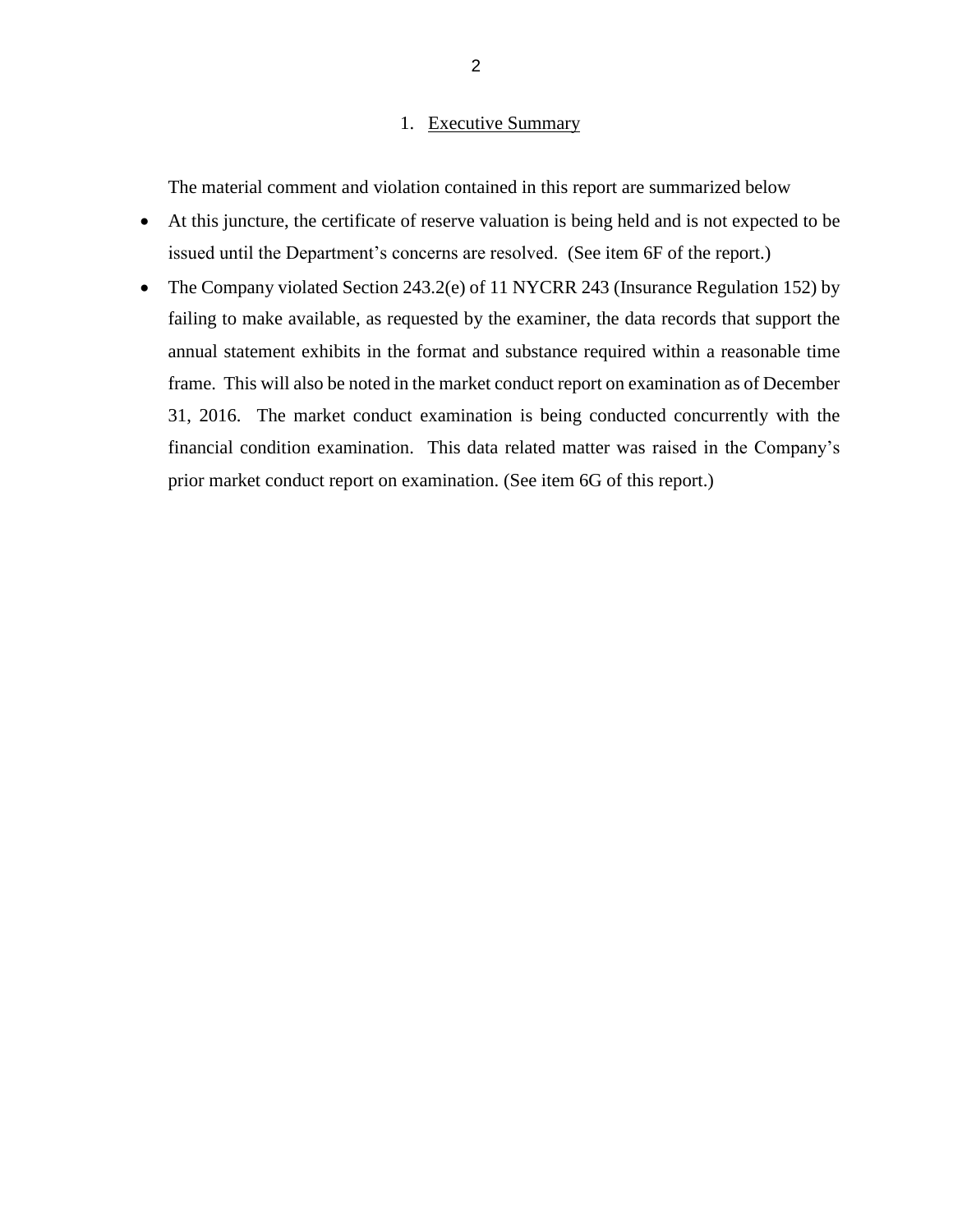#### 2. SCOPE OF EXAMINATION

 The examination of the Company was a full-scope examination as defined in the National *2017 Edition* (the "Handbook")*.* The examination covers the five-year period from January 1, 2012, to December 31, 2016. The examination was conducted observing the guidelines and occurring subsequent to December 31, 2016, but prior to the date of this report (i.e., the completion Association of Insurance Commissioners ("NAIC") *Financial Condition Examiners Handbook,*  procedures in the Handbook and, where deemed appropriate by the examiner, transactions date of the examination) were also reviewed.

 of the Handbook published by the NAIC . The Handbook's guidance provides for the establishment of an examination plan based on the examiner's assessment of risk in the insurer's operations and utilizing that evaluation in formulating the nature and extent of the examination. as well as identify prospective risks that may threaten the future solvency of the insurer. The York statutes and Department's guidelines, Statutory Accounting Principles as adopted by the The examination was conducted on a risk-focused basis in accordance with the provisions The examiner planned and performed the examination to evaluate the current financial condition examiner identified key processes, assessed the risks within those processes and evaluated the internal control systems and procedures used to mitigate those risks. The examination also included assessing the principles used and significant estimates made by management, evaluating the overall financial statement presentation, and determining management's compliance with New Department, and annual statement instructions.

 the Company's parent, AGC Life Insurance Company ("AGCL"), a Missouri domiciled life insurer, and two of the Company's sister companies, American General Life Insurance Company ("AGL") and The Variable Annuity Life Insurance Company ("VALIC"), both Texas domiciled life insurers. Since all states are accredited by the NAIC, all states deemed it appropriate to rely The examination was coordinated and conducted in conjunction with the examinations of on each other's work.

 environment were utilized to develop the examination approach. The Company's risks and management activities were evaluated incorporating the NAIC's nine branded risk categories. Information about the Company's organizational structure, business approach and control These categories are as follows:

• Pricing/Underwriting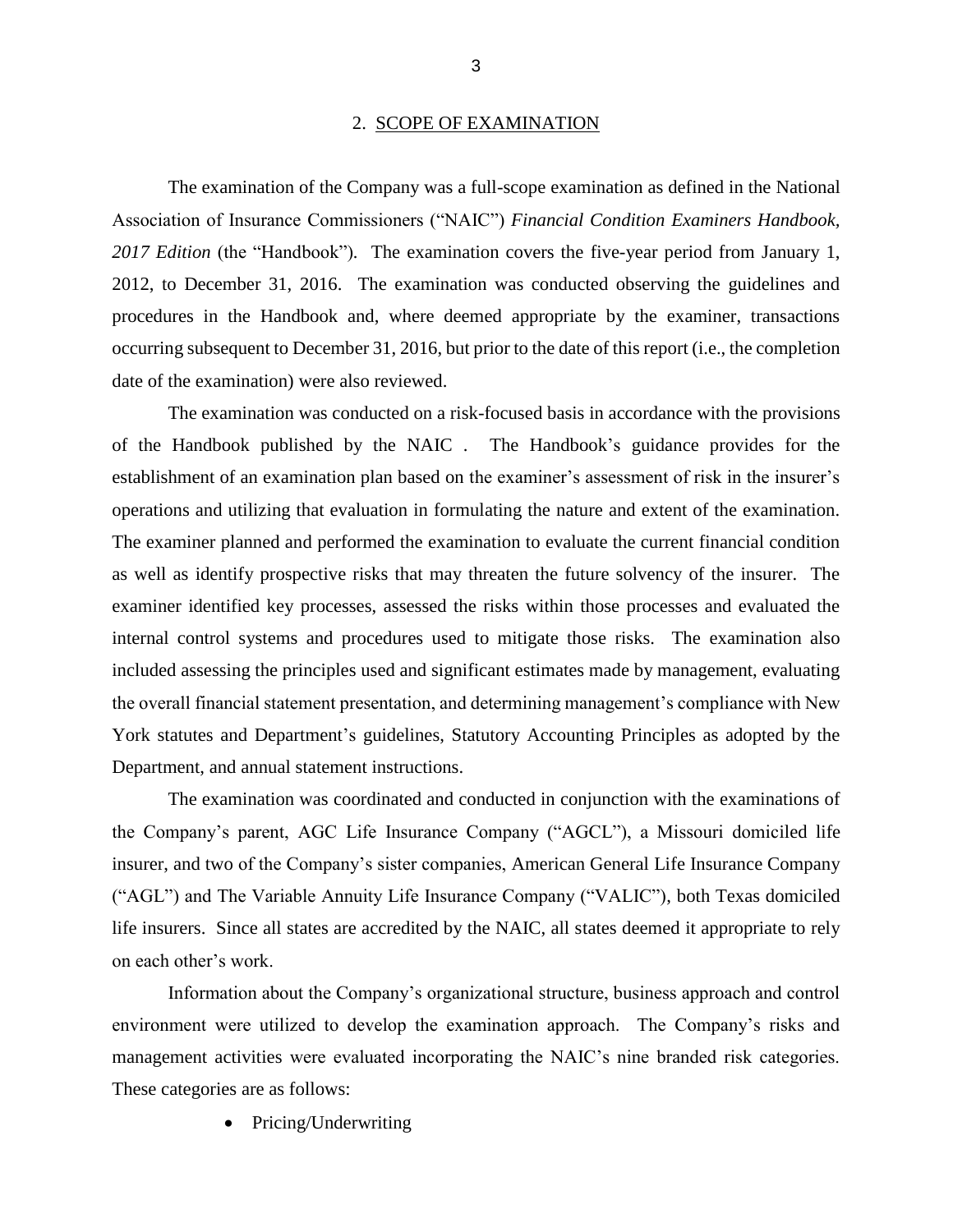- **Reserving**
- **Operational**
- **Strategic**
- Credit
- **Market**
- Liquidity
- Legal
- Reputational

 The Company was audited annually, for the years 2012 through 2016, by the accounting firm of PricewaterhouseCoopers LLP ("PwC"). The Company received an unqualified opinion in all years. Certain audit workpapers of the accounting firm were reviewed and relied upon in conjunction with this examination. The Company shares an internal audit department with its control structure and compliance with Sarbanes-Oxley Act of 2002 ("SOX"). Where applicable, affiliates in the AIG Life and Retirement group, which was given the task of assessing the internal SOX workpapers and reports were reviewed and portions were relied upon for this examination.

 The examiner reviewed the corrective actions taken by the Company with respect to the comment and recommendation contained in the prior financial condition report on examination. The results of the examiner's review are contained in item 7 of this report.

 matters which involve departure from laws, regulations or rules, or which require explanation or This report on examination is confined to financial statements and comments on those description.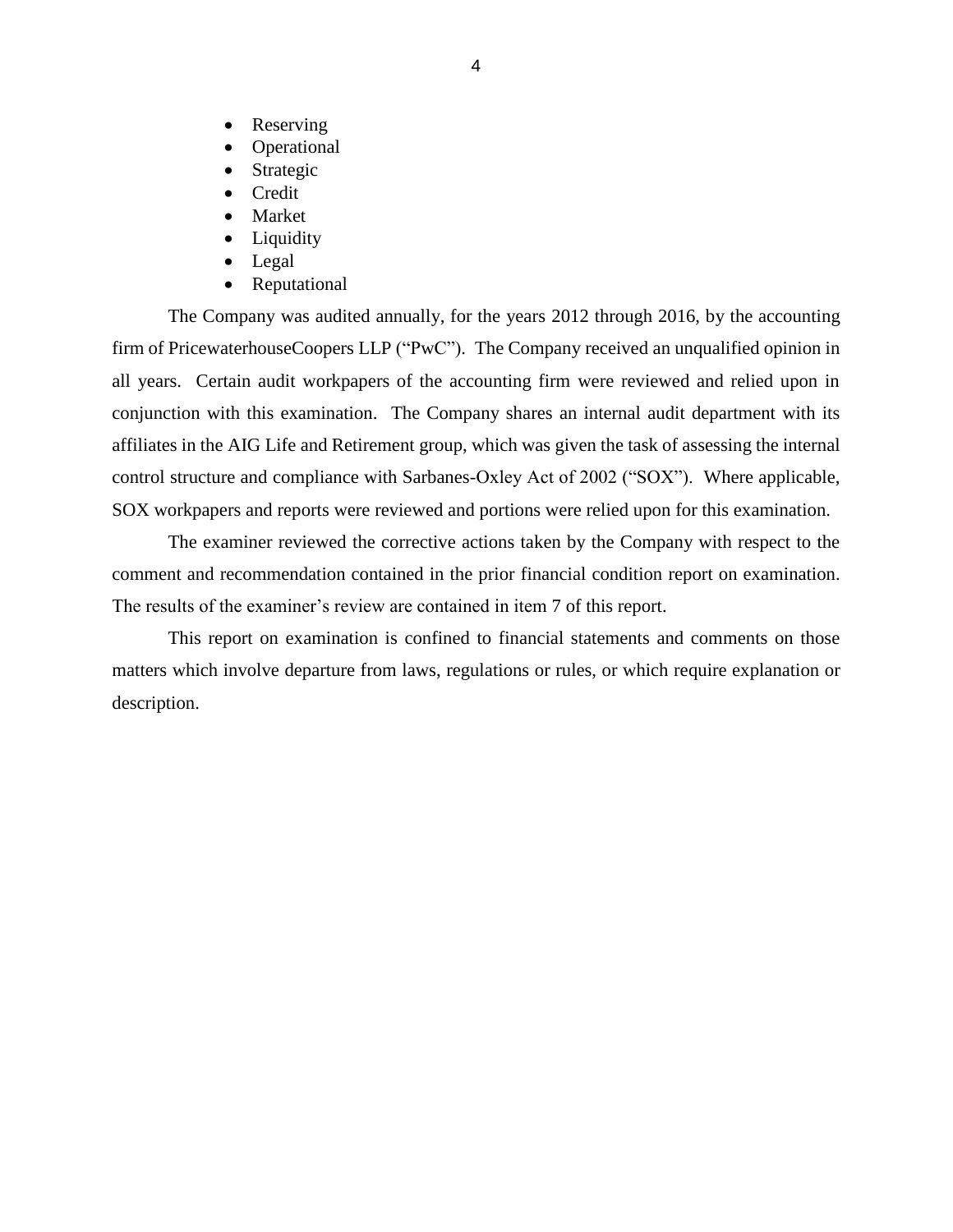#### 3. DESCRIPTION OF COMPANY

#### <span id="page-7-0"></span>A. History

 The Company was incorporated as a stock life insurance company under the laws of New York on February 25, 1850, and commenced business on March 4, 1850.

 Under a special permit issued pursuant to Section 4231 of the New York Insurance Law, which it is authorized to do business. The Company is licensed to transact business in all 50 the Company writes both participating and non-participating business in all jurisdictions in states, the District of Columbia, and the territory of the U.S. Virgin Islands.

 Corporation with Texas Stars Corporation, a wholly owned subsidiary of AGC. On August 29, 2001, AGC was acquired by American International Group, Inc. ("AIG"), a Delaware holding On June 17, 1997, American General Corporation ("AGC") acquired control of the Company and its immediate parent, USLIFE Corporation, through the merger of USLIFE corporation, resulting in AIG becoming the Company's ultimate parent.

 On December 31, 2002, American General Life Insurance Company of New York, a New York domiciled insurer, merged with and into the Company. On December 31, 2003, North Central Life Insurance Company also merged with and into the Company.

 In September 2008, the Company's ultimate parent, AIG, experienced a severe liquidity strain that resulted in AIG entering into a revolving credit facility with the Federal Reserve Bank of New York ("NY Fed"). An initial maximum amount of \$85 billion (as later amended and supplemented by a guarantee and pledge agreement (the "Fed Facility Agreement"), effective operations. Under the Fed Facility Agreement AIG had, among other things, issued 100,000 shares of Series C Perpetual, Convertible, Participating Preferred Stock (the "Series C Preferred Stock") to AIG Credit Facility Trust, a trust established for the sole benefit of the United States Treasury (the "Treasury"). The Series C Preferred Stock represented approximately 79.9% of the aggregate voting power of AIG's common stock and was entitled to the same voting rights as AIG's other common stock on all matters submitted to AIG's shareholders. The Treasury additionally held warrants exercisable for 53,801,766 shares of AIG's common stock. By the September 22, 2008) provided AIG and its subsidiaries with the necessary funds to continue its end of 2008, the maximum support authorized by the U.S. Government to AIG reached \$182.3 billion.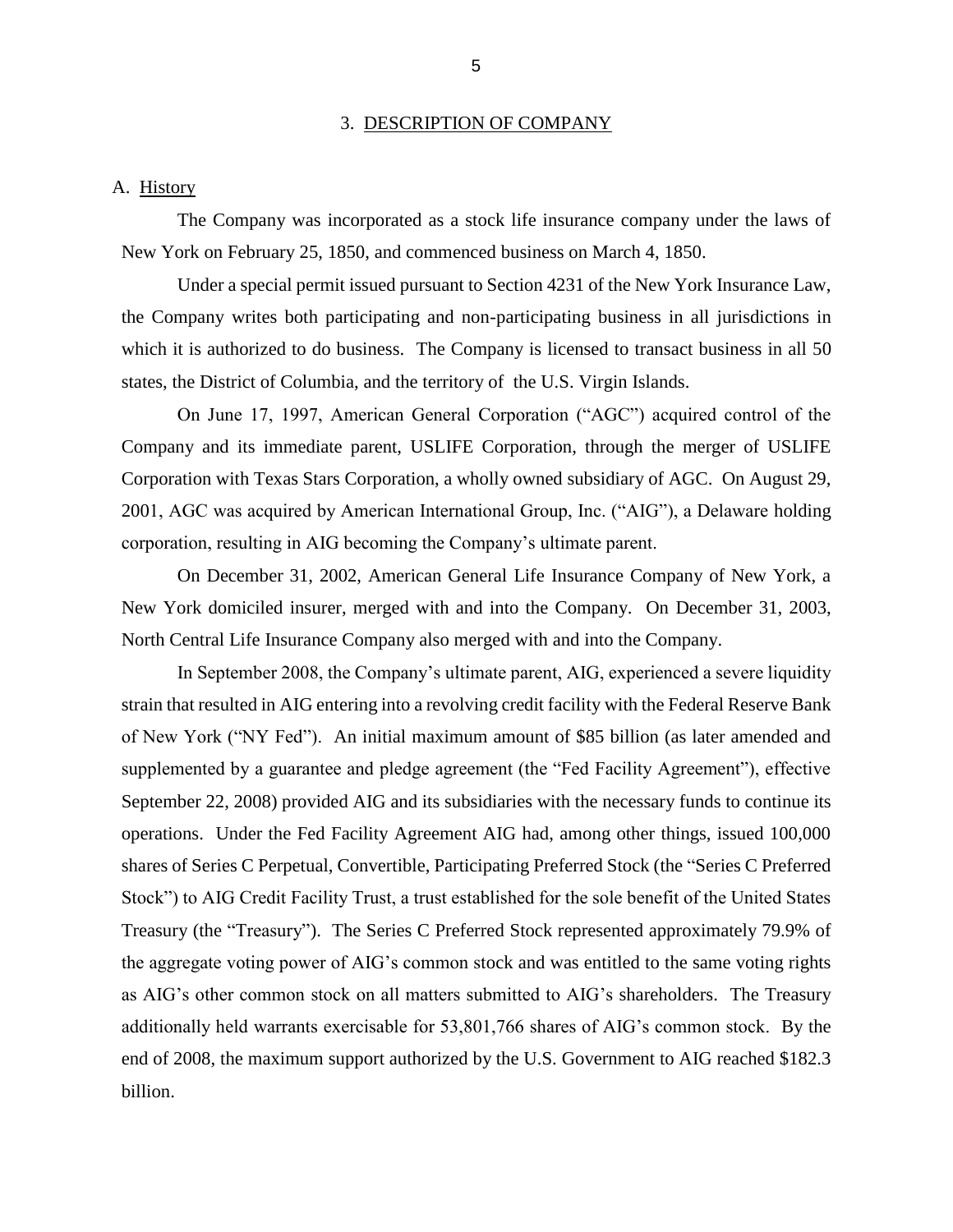The obligations created by the Fed Facility Agreement were guaranteed by certain AIG subsidiaries and secured by a pledge of certain assets of AIG and its subsidiaries. The Company to secure those obligations. During the examination period, commitments to the NY Fed and neither guaranteed the obligations created by the Fed Facility Agreement, nor pledged any assets the Treasury had either expired or been paid by AIG through a series of transactions.

 During 2009, as part of AIG's restructuring, the Company consolidated its domestic life SunAmerica Retirement Services, Inc. umbrellas. The AGC affiliates, including the Company, insurance and retirement services subsidiaries under the SunAmerica Financial Group and the were realigned under SunAmerica Financial Group.

 with and into the Company, with the Company being the surviving entity, and effective SunAmerica Life Insurance Company also merged with and into the Company, with Company Effective December 31, 2010, subsequent to the receipt of regulatory approval from the Department, American International Life Assurance Company of New York ("AIL") merged December 31, 2011, subsequent to the receipt of regulatory approval from the Department, First again being the surviving entity.

 to implement a less complex and more efficient holding company structure, while continuing to market products and provide services under existing brands. The reorganization required of other affiliates. The reorganization involved the following mergers and transactions, which In December 2012, AIG reorganized its life insurance and retirement services divisions several mergers involving AGCL, a number of AIG's life insurance subsidiaries, and a number were all completed on December 31, 2012:

 SunAmerica Investments, Inc. ("SAII") merged into SunAmerica Life Insurance Company ("SALIC"). The merger was approved by the Arizona Department of Insurance. SAII's wholly owned subsidiaries, SunAmerica Affordable Housing Partners, Inc. ("SAAHP Inc.") and AIG Advisor Group, Inc., became wholly owned subsidiaries of SALIC.

 Housing, LLC, making it a wholly owned subsidiary of the latter. AIG Life Holdings, Inc. SALIC and American General Assurance Company ("AGAC") to AGCL, which were SALIC contributed 100% of its ownership interest in SAAHP Inc. to SA Affordable (formerly SunAmerica Financial Group, Inc.) contributed 100% of its ownership interests in recognized by AGCL as capital contributions of \$3.1 billion and \$66.5 million, respectively, making SALIC and AGAC wholly owned subsidiaries of AGCL.

AGL distributed 100% of its ownership interest in VALIC to AGCL, making VALIC a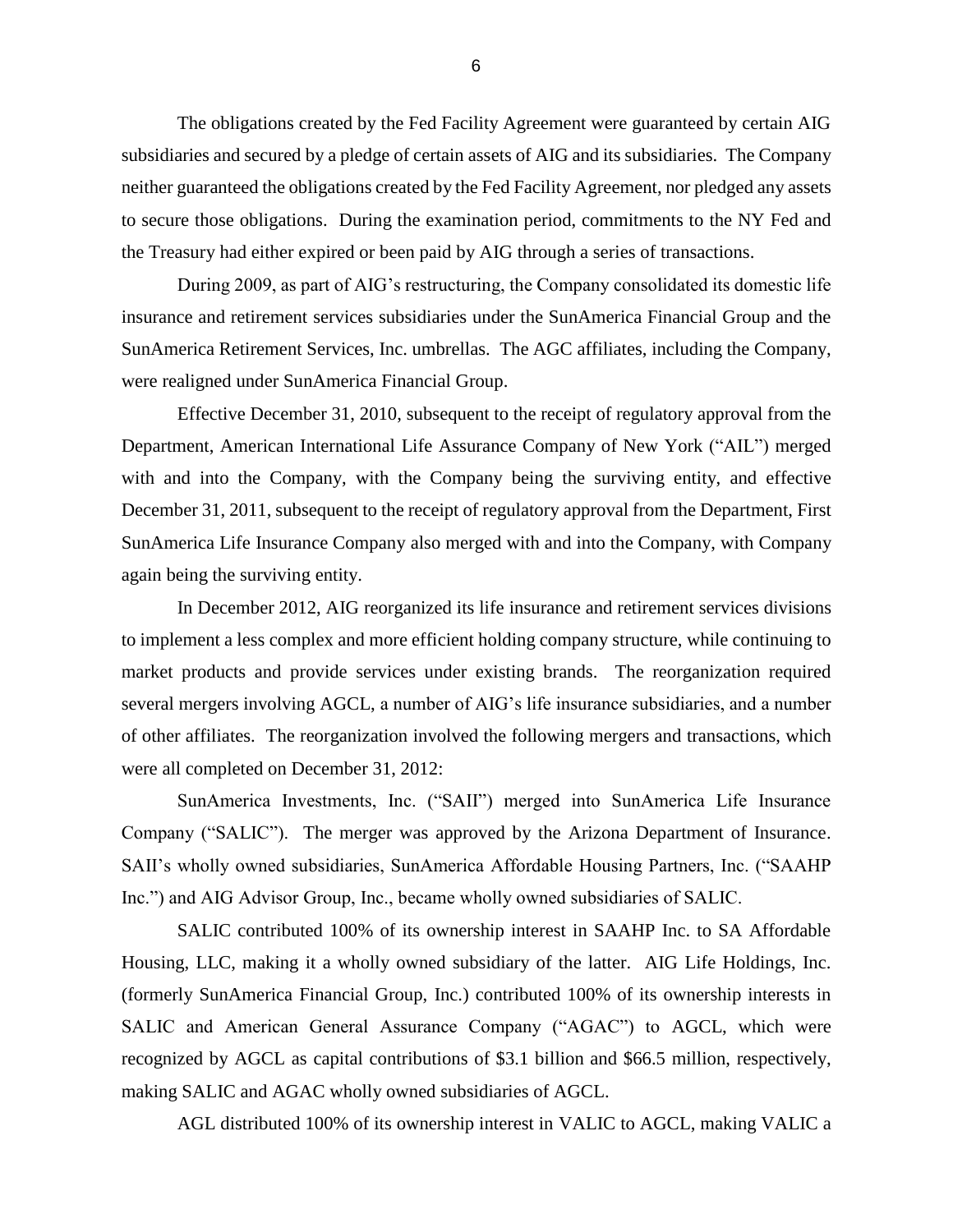<span id="page-9-0"></span> wholly owned subsidiary of AGCL. The distribution by AGL of its interest in VALIC and the receipt by AGCL of the interest in VALIC were approved by the Texas and Missouri Departments of Insurance.

 Concurrent with the distribution of VALIC to AGCL, SunAmerica Annuity and Life Assurance Company merged into SALIC, with SALIC being the surviving entity. Immediately Life Insurance Company of Delaware, AGAC and Western National Life Insurance Company thereafter, SALIC, American General Life & Accident Insurance Company, American General merged into AGL, with AGL being the surviving entity.

 As a result of the reorganization, all of AIG's subsidiaries that provided life insurance and retirement services products were merged and reduced into the following three U.S. life insurance companies for which AGCL is now the direct parent: AGL, VALIC and the Company.

#### B. Holding Company

 The Company is a wholly owned subsidiary of AGCL. AGCL is in turn a wholly owned subsidiary of AIG Life Holdings (U.S.), Inc., a Texas holding company. The ultimate parent of the Company is AIG.

 AIG, through its subsidiaries, provides a wide range of property casualty insurance, life insurance, retirement products, and other financial services to commercial and individual customers in more than 80 countries and jurisdictions.

 provides group variable annuities, group fixed annuities, individual annuity and investment products, group mutual funds, and financial planning and advisory services; life insurance provides insurance, voluntary and sponsor-paid personal accident and supplemental health products for individuals, employees, associations and other organizations, a broad range of travel insurance products and services for leisure and business travelers. The statutory premiums for personal insurance are reflected in non-life reporting entities. At the end of 2014, AIG reorganized its insurance businesses into two segments: consumer insurance and commercial insurance. Consumer insurance comprises four modules—individual retirement, group retirement, life insurance and personal insurance. Individual retirement provides variable annuities, fixed annuities, index annuities and retail mutual funds; group retirement term and universal life insurance; and personal insurance provides personal auto and property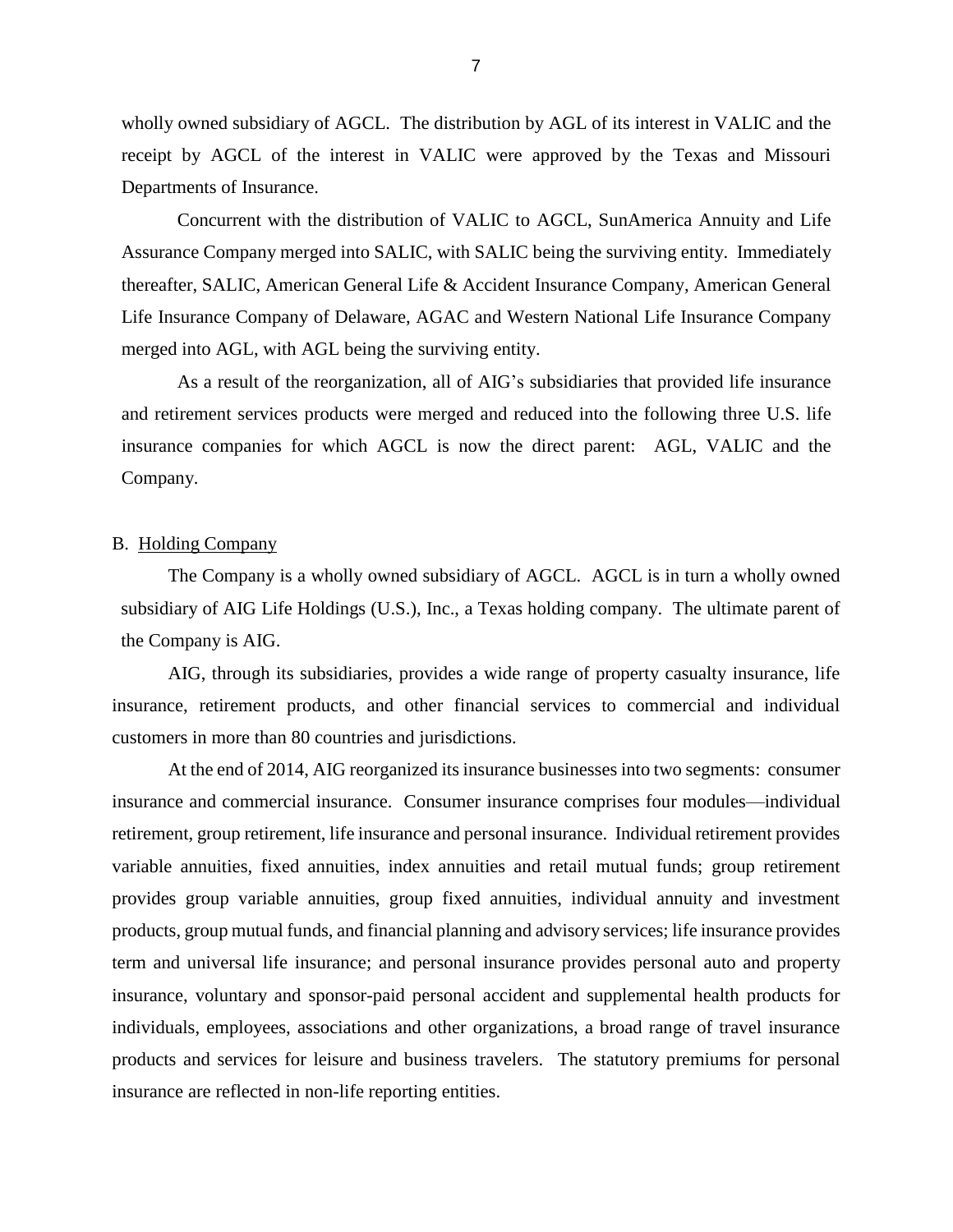### C. Organizational Chart

 An organization chart reflecting the relationship between the Company and significant entities in its holding company system as of December 31, 2016, follows:

<span id="page-10-0"></span>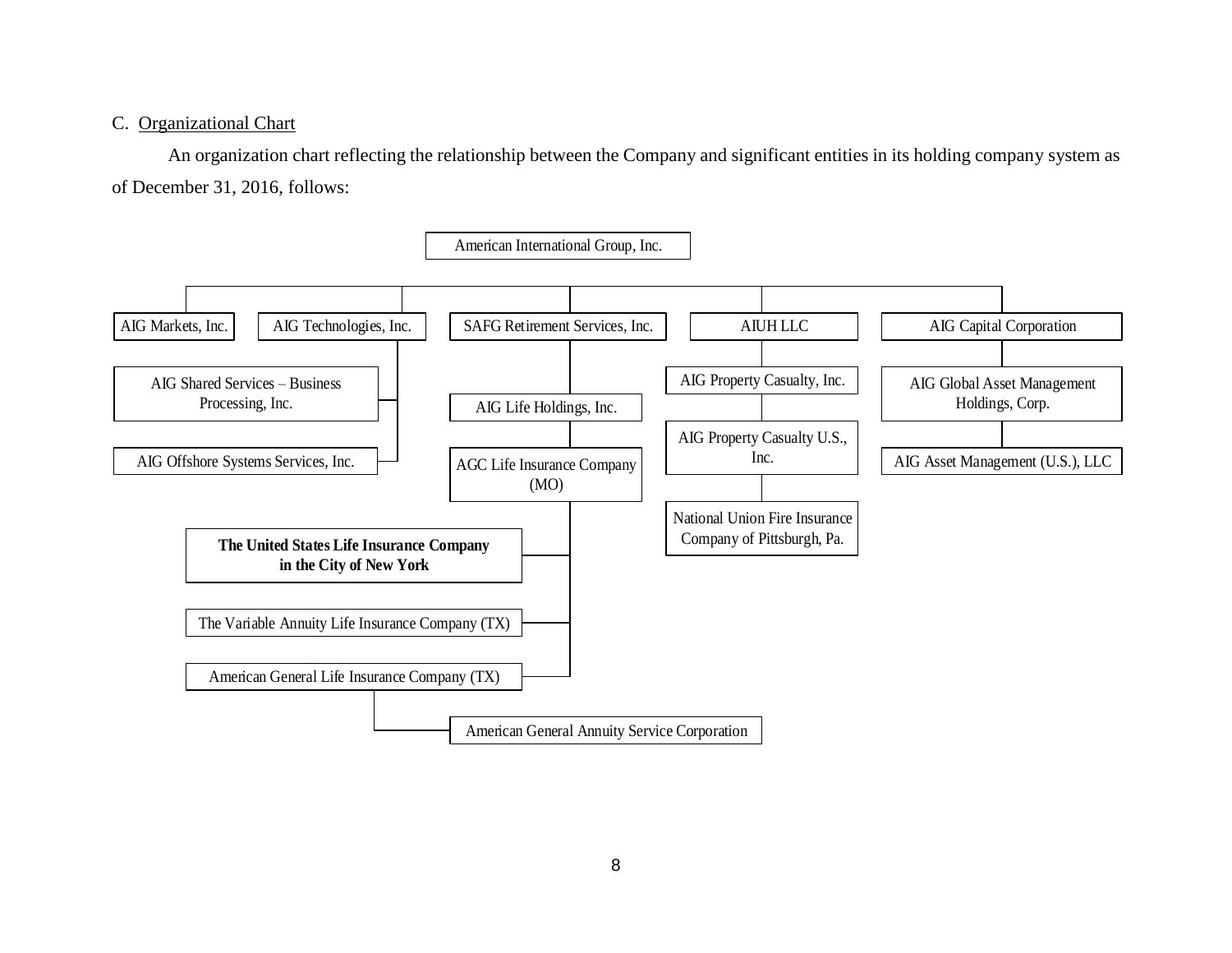# D. Service Agreements

The Company had 13 service agreements in effect with affiliates during the examination period.

| Type of                |            |                  |                   |                              | Income/            |
|------------------------|------------|------------------|-------------------|------------------------------|--------------------|
| Agreement              |            |                  |                   |                              | $(Express)*$       |
| and                    |            | Provider(s)      | Recipient(s)      |                              | For Each Year      |
| Department             | Effective  | of               | of                | Specific Service(s)          | of the             |
| File Number            | Date       | Service(s)       | Service(s)        | Covered                      | Examination        |
| Administrative         | 02/01/1974 | AIG (directly    | AIG's             | AIG, directly or through     | 2012 \$(4,966,331) |
| Services and           |            | or through its   | subsidiaries,     | its affiliates, provides     | 2013 \$(7,009,783) |
| Expense                |            | affiliates)      | including the     | various services to other    | 2014 \$(6,618,546) |
| Agreement              |            |                  | Company           | AIG's affiliates at cost.    | 2015 \$(6,651,684) |
| File No. 31866         |            |                  |                   | Services include             | 2016 \$(6,393,128) |
|                        |            |                  |                   | advertising, accounting,     |                    |
|                        |            |                  |                   | actuarial, tax, legal, data  |                    |
|                        |            |                  |                   | processing, payroll, claims  |                    |
|                        |            |                  |                   | adjustments, employee        |                    |
|                        |            |                  |                   | cafeteria, and office space. |                    |
|                        |            |                  |                   |                              |                    |
| Administrative         | 02/01/1974 | The Company      | National          | AIG, directly or through     | 2012 \$31,268,970  |
| Services and           |            |                  | <b>Union Fire</b> | its affiliates, provides     | 2013 \$44,613,509  |
| Expense                |            |                  | Insurance         | various services to other    | 2014 \$47,192,813  |
| Agreement              |            |                  | Company of        | AIG's affiliates at cost.    | 2015 \$46,378,790  |
| File No. 31866         |            |                  | Pittsburgh,       | Services include             | 2016 \$26,213,454  |
|                        |            |                  | Pa., Chartis      | advertising, accounting,     |                    |
|                        |            |                  | Specialty         | actuarial, tax, legal, data  |                    |
|                        |            |                  | Insurance         | processing, payroll,         |                    |
|                        |            |                  | Company,          | claims adjustments,          |                    |
|                        |            |                  | Chartis           | employee cafeteria, and      |                    |
|                        |            |                  | Insurance         | office space.                |                    |
|                        |            |                  | Agency, Inc.,     |                              |                    |
|                        |            |                  | and Chartis       |                              |                    |
|                        |            |                  | Global            |                              |                    |
|                        |            |                  | Services, Inc.    |                              |                    |
| <b>Short Term</b>      | 04/28/1999 | <b>AIG Asset</b> | <b>AIG</b>        | It allows the Company        | Included in the    |
| <b>Investment Pool</b> |            | Management       | subsidiaries,     | and AIG's affiliates that    | amounts for        |
| Agreement              |            | (U.S.), LLC      | including the     | are parties thereto, to      | File No. 44434.    |
| (AIG Liquidity         |            | ("AMG")          | Company           | invest their short term      |                    |
| Pool)                  |            |                  |                   | cash in an investment        |                    |
| File No. 26949         |            |                  |                   | pool managed by AMG.         |                    |
| Administrative         | 05/01/2006 | <b>AGL</b>       | The               | AGL provides the             | Included in the    |
| Services               |            |                  | Company           | Company with various         | amounts for        |
| Agreement              |            |                  |                   | administrative services,     | File No. 37012     |
| File No. 35399         |            |                  |                   | including accounting,        |                    |
|                        |            |                  |                   | underwriting, actuarial,     |                    |
|                        |            |                  |                   | claims, policyholder,        |                    |
|                        |            |                  |                   | marketing, distribution on   |                    |
|                        |            |                  |                   | all lines of AIL insurance   |                    |
|                        |            |                  |                   | business.                    |                    |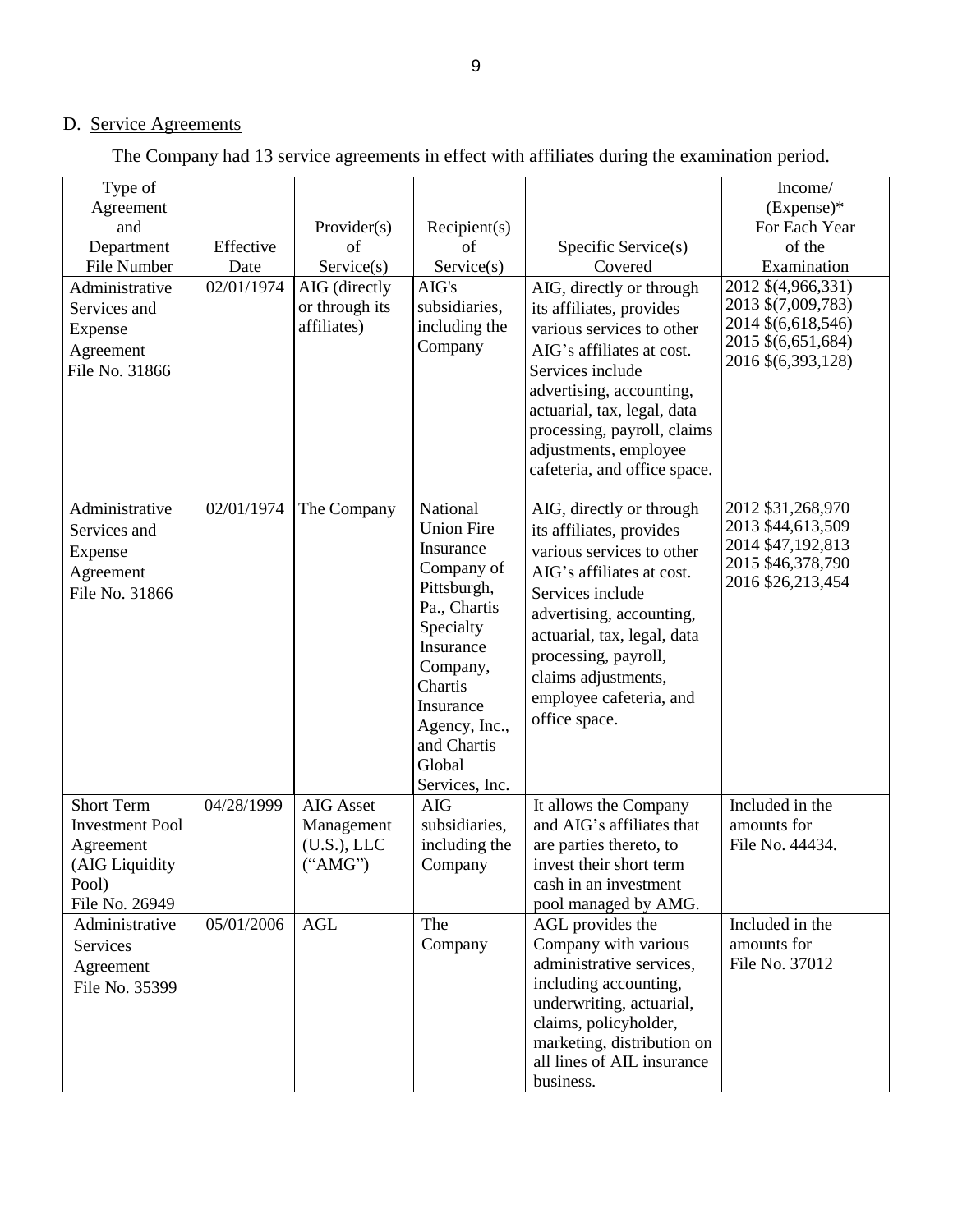| Type of<br>Agreement<br>and<br>Department                                         | Effective  | Provider(s)<br>of                                                                                      | Recipient(s)<br>of                            | Specific Service(s)                                                                                                                                                                                                                                                                           | Income/<br>$(Express)*$<br>For Each Year<br>of the                                                                   |
|-----------------------------------------------------------------------------------|------------|--------------------------------------------------------------------------------------------------------|-----------------------------------------------|-----------------------------------------------------------------------------------------------------------------------------------------------------------------------------------------------------------------------------------------------------------------------------------------------|----------------------------------------------------------------------------------------------------------------------|
| File Number                                                                       | Date       | Service(s)                                                                                             | Service(s)                                    | Covered                                                                                                                                                                                                                                                                                       | Examination                                                                                                          |
| Administrative<br>Services<br>Agreement<br>File No. 37013                         | 01/19/2007 | <b>AGL</b><br>(as successor<br>to Western<br>National Life<br>Insurance<br>Company)                    | The<br>Company                                | AGL provides certain<br>administrative and<br>marketing services for the<br>sale of certain fixed<br>annuity products issued<br>by the Company and sold<br>by financial institutions<br>and their affiliated<br>insurance agencies and<br>subagents, with existing<br>relationships with AGL. | Included in the<br>amounts for<br>File No. 37012                                                                     |
| Administrative<br>Services<br>Agreement<br>File No. 37012                         | 01/19/2007 | <b>AGL</b>                                                                                             | The<br>Company                                | AGL provides the<br>Company with certain<br>administrative services.                                                                                                                                                                                                                          | 2012 \$(123,611,697)<br>2013 \$(156,511,058)<br>2014 \$(147,723,050)<br>2015 \$(137,910,308)<br>2016 \$(128,734,017) |
| Assignment and<br>Service<br>Agreement<br>File No. 41300                          | 05/01/2009 | American<br>General<br>Annuity<br>Service<br>Corporation<br>and AGL                                    | The<br>Company (as<br>successor to<br>$AIL$ ) | <b>AGASC</b> acts as<br>assignment company and<br>owner of the Company<br>structured settlement<br>policies, and AGL<br>provides services for<br>structured settlement<br>functions.                                                                                                          | 2012 \$(132,000)<br>2013 \$(134,500)<br>2014 \$ (96,500)<br>2015 \$(174,000)<br>2016 \$(213,500)                     |
| Amended and<br>Restated<br>Investment<br>Advisory<br>Agreement.<br>File No. 44434 | 01/01/2011 | <b>AMG</b>                                                                                             | The<br>Company                                | AMG provides<br>investment advisory and<br>management services to<br>the Company with respect<br>to its general account<br>assets portfolio.                                                                                                                                                  | 2012 \$(18,572,837)<br>2013 \$(18,587,378)<br>2014 \$(18,671,247)<br>2015 \$(18,327,639)<br>2016 \$(19,208,844)      |
| Administrative<br>Services<br>Agreement<br>File No. 45269                         | 01/01/2012 | <b>AIG Shared</b><br>Services-<br><b>Business</b><br>Processing,<br>Inc. ("AIG<br>Shared<br>Services") | The<br>Company                                | <b>AIG Shared Services</b><br>provides accounting,<br>administrative services,<br>and performs<br>administrative activities<br>related to the Company's<br>business operations,<br>subject to the cost plus<br>method of the Philippine<br>transfer pricing<br>guidelines.                    | 2012 \$(2,549,855)<br>2013 \$(2,791,715)<br>2014 \$(2,960,944)<br>2015 \$(3,212,871)<br>2016 \$(2,688,819)           |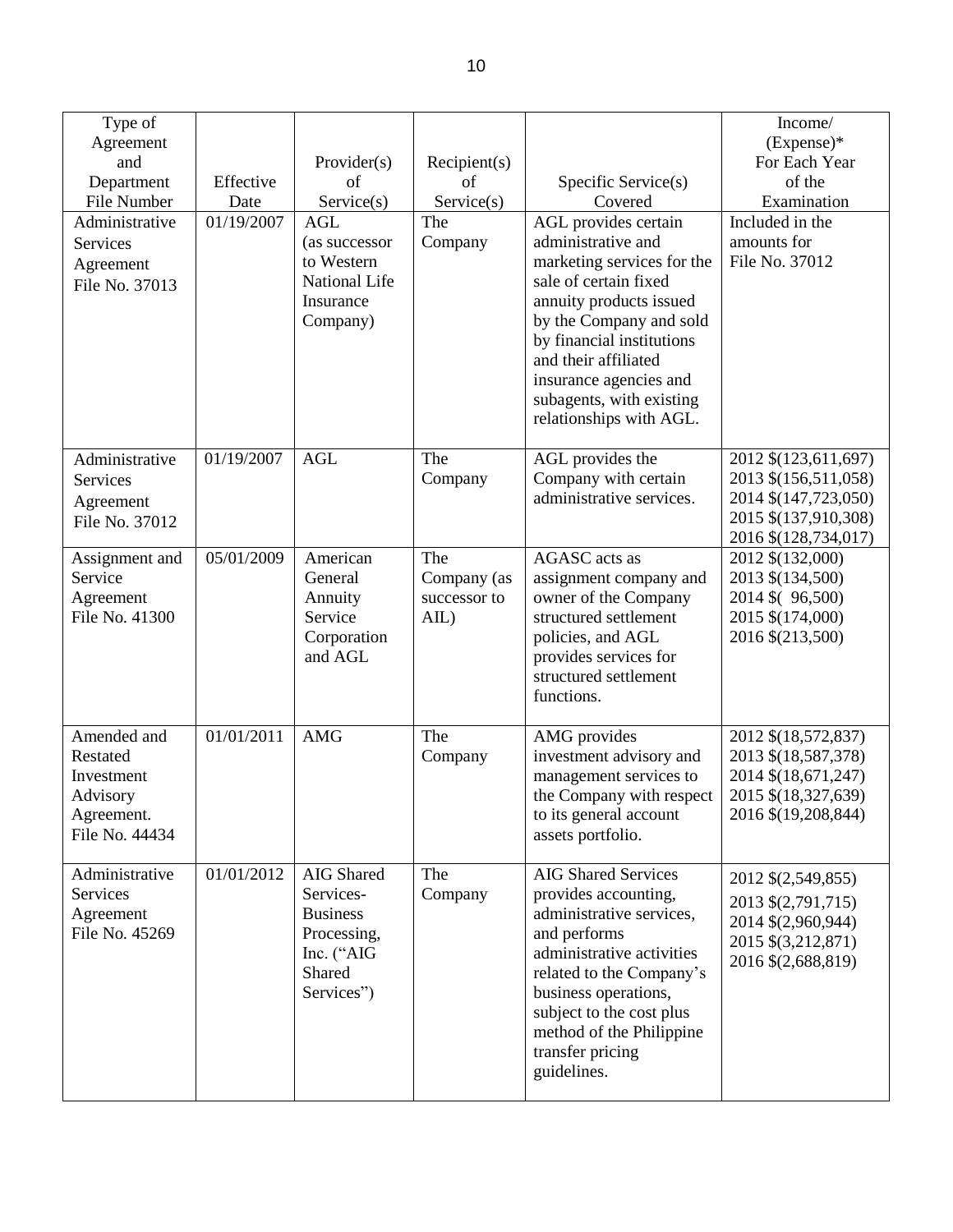| Type of<br>Agreement        |            |                         |              |                                                       | Income/<br>$(Express)*$                  |
|-----------------------------|------------|-------------------------|--------------|-------------------------------------------------------|------------------------------------------|
| and                         |            | Provider(s)             | Recipient(s) |                                                       | For Each Year                            |
| Department                  | Effective  | of                      | of           | Specific Service(s)                                   | of the                                   |
| File Number                 | Date       | Service(s)              | Service(s)   | Covered                                               | Examination                              |
| Administrative              | 01/01/2012 | National                | The          | The Company is provided                               | No services were                         |
| Services                    |            | <b>Union Fire</b>       | Company      | with a number of                                      | provided to the                          |
| Agreement                   |            | Insurance               |              | administrative services,                              | Company during the                       |
| File No. 45320              |            | Company of              |              | including the following:                              | examination period.                      |
|                             |            | Pittsburgh,             |              | distribution/producer                                 |                                          |
|                             |            | Pa., Chartis            |              | management, reinsurance                               |                                          |
|                             |            | Specialty               |              | and underwriting, policy                              |                                          |
|                             |            | Insurance               |              | owner and contract holder                             |                                          |
|                             |            | Company,                |              | services, safeguarding                                |                                          |
|                             |            | Chartis                 |              | customer information,                                 |                                          |
|                             |            | Insurance               |              | actuarial services,                                   |                                          |
|                             |            | Agency, Inc.,           |              | financial services,                                   |                                          |
|                             |            | and Chartis             |              | information technology,                               |                                          |
|                             |            | Global                  |              | legal services, consumer                              |                                          |
|                             |            | Services, Inc.          |              | complaints and other                                  |                                          |
|                             |            |                         |              | administrative services.                              |                                          |
| Master Intra-               | 12/31/2012 | <b>AIG</b>              | The          | AGT provides various                                  | 2012 \$(4,678,281)                       |
| company                     |            | Technologies,           | Company      | information technology                                | 2013 \$(6,409,711)                       |
| Services                    |            | Inc. $("AGT")$          |              | services, including                                   | 2014 \$(13,230,675)                      |
| Agreement                   |            | (formerly AIG           |              | connectivity, application                             | 2015 \$(12,681,257)                      |
| File No. 46213              |            | Global                  |              | hosting, data processing                              | 2016 \$(9,712,090)                       |
|                             |            | Services, Inc.)         |              | related services, and other                           |                                          |
|                             |            |                         |              | information technology                                |                                          |
|                             |            |                         |              | related infrastructure                                |                                          |
|                             |            |                         |              | services. The                                         |                                          |
|                             |            |                         |              | arrangement is at cost but                            |                                          |
|                             |            |                         |              | could be subject to the                               |                                          |
|                             |            |                         |              | cost plus method if the                               |                                          |
|                             |            |                         |              | services are provided by                              |                                          |
|                             |            |                         |              | an affiliate and the                                  |                                          |
|                             | 04/15/2014 | AIG Shared              | The          | method applies.                                       |                                          |
| Administrative              |            |                         |              | AGSS provides certain                                 | For 2014 and                             |
| Services                    |            | Services                | Company      | data and information                                  | 2015 the expenses are<br>included in the |
| Agreement<br>File No. 48076 |            | Corporation<br>("AGSS") |              | technology services and<br>activities related to the  | amount for file no.                      |
|                             |            |                         |              | Company's business                                    | 45269.                                   |
|                             |            |                         |              |                                                       | 2016 (\$88,378)                          |
|                             |            |                         |              | operations, subject to the<br>cost plus method of the |                                          |
|                             |            |                         |              | Philippine transfer                                   |                                          |
|                             |            |                         |              | pricing guidelines.                                   |                                          |
|                             |            |                         |              |                                                       |                                          |
|                             |            |                         |              |                                                       |                                          |
|                             |            |                         |              |                                                       |                                          |
|                             |            |                         |              |                                                       |                                          |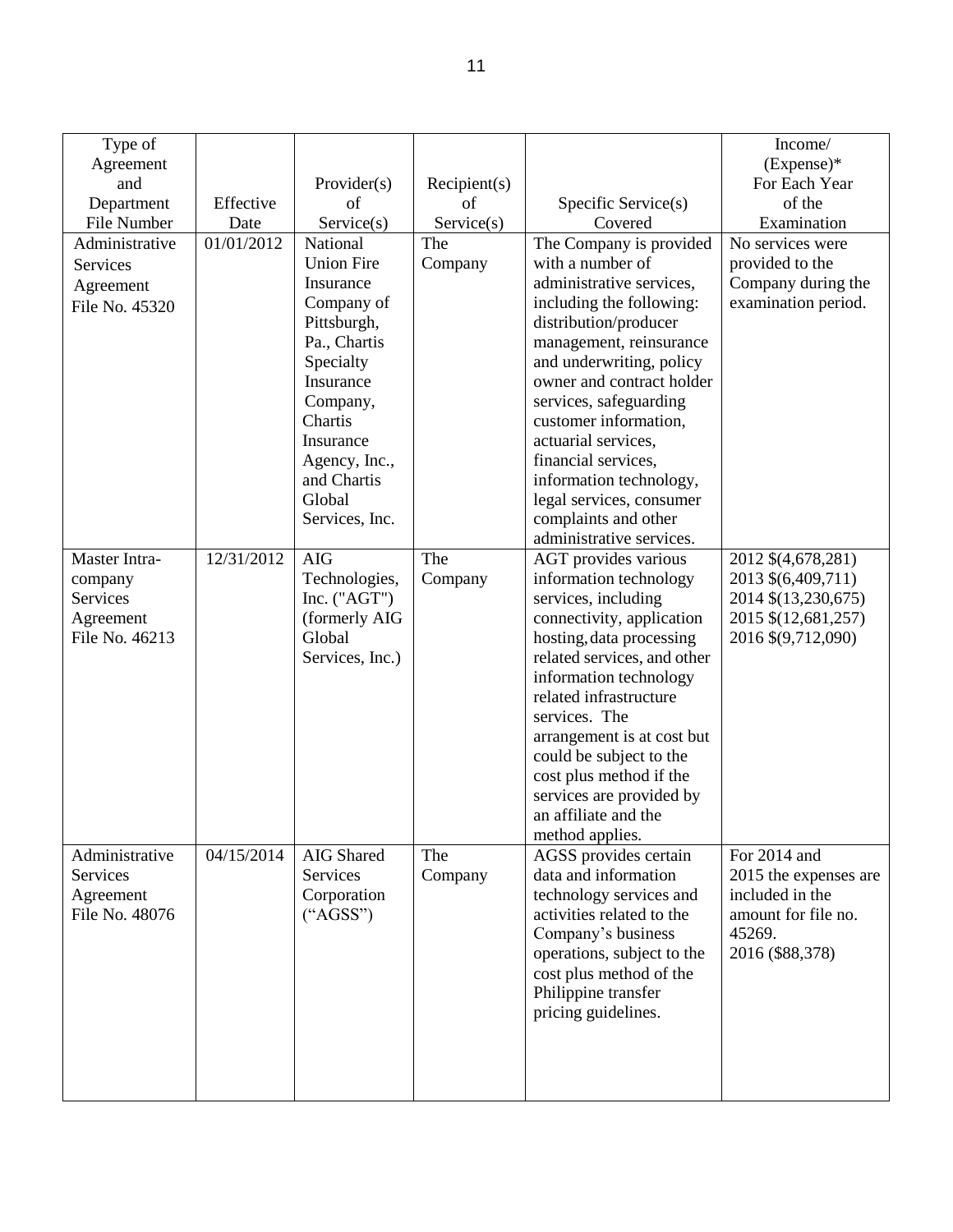| Type of         |            |                |              |                            | Income/                |
|-----------------|------------|----------------|--------------|----------------------------|------------------------|
| Agreement       |            |                |              |                            | $(Express)*$           |
| and             |            | Provider(s)    | Recipient(s) |                            | For Each Year          |
| Department      | Effective  | of             | οf           | Specific Service(s)        | of the                 |
| File Number     | Date       | Service(s)     | Service(s)   | Covered                    | Examination            |
| <b>Services</b> | 08/15/2014 | AIG Markets,   | The          | AIG Markets, Inc.          | 2014 \$0               |
| Agreement       |            | Inc.           | Company      | provides certain           | 2015 \$0               |
| File No. 47161  |            |                |              | derivatives execution and  | 2016 \$0               |
|                 |            |                |              | support services,          |                        |
|                 |            |                |              | collateral management      | AIG Markets, Inc.      |
|                 |            |                |              | services, short term       | has not yet billed the |
|                 |            |                |              | investment management      | life insurance         |
|                 |            |                |              | (including repurchase)     | companies under this   |
|                 |            |                |              | agreements and securities  | agreement.             |
|                 |            |                |              | lending), and operational  |                        |
|                 |            |                |              | support services.          |                        |
| Master Intra-   | 06/01/2015 | AIG Offshore   | The          | AIGOSS to provide or       | 2015 \$0               |
| Company Data    |            | <b>Systems</b> | Company      | cause to be provided data  | 2016 \$(336,501)       |
| <b>Services</b> |            | Services, Inc. |              | analytics, data processing |                        |
| Agreement       |            | ("AIGOSS")     |              | and other data-related     |                        |
| File No. 50409  |            |                |              | services to the Company.   |                        |

\*Amount of Income or (Expense) Incurred by the Company

The Company participates in a federal income tax allocation agreement with its parent and affiliates.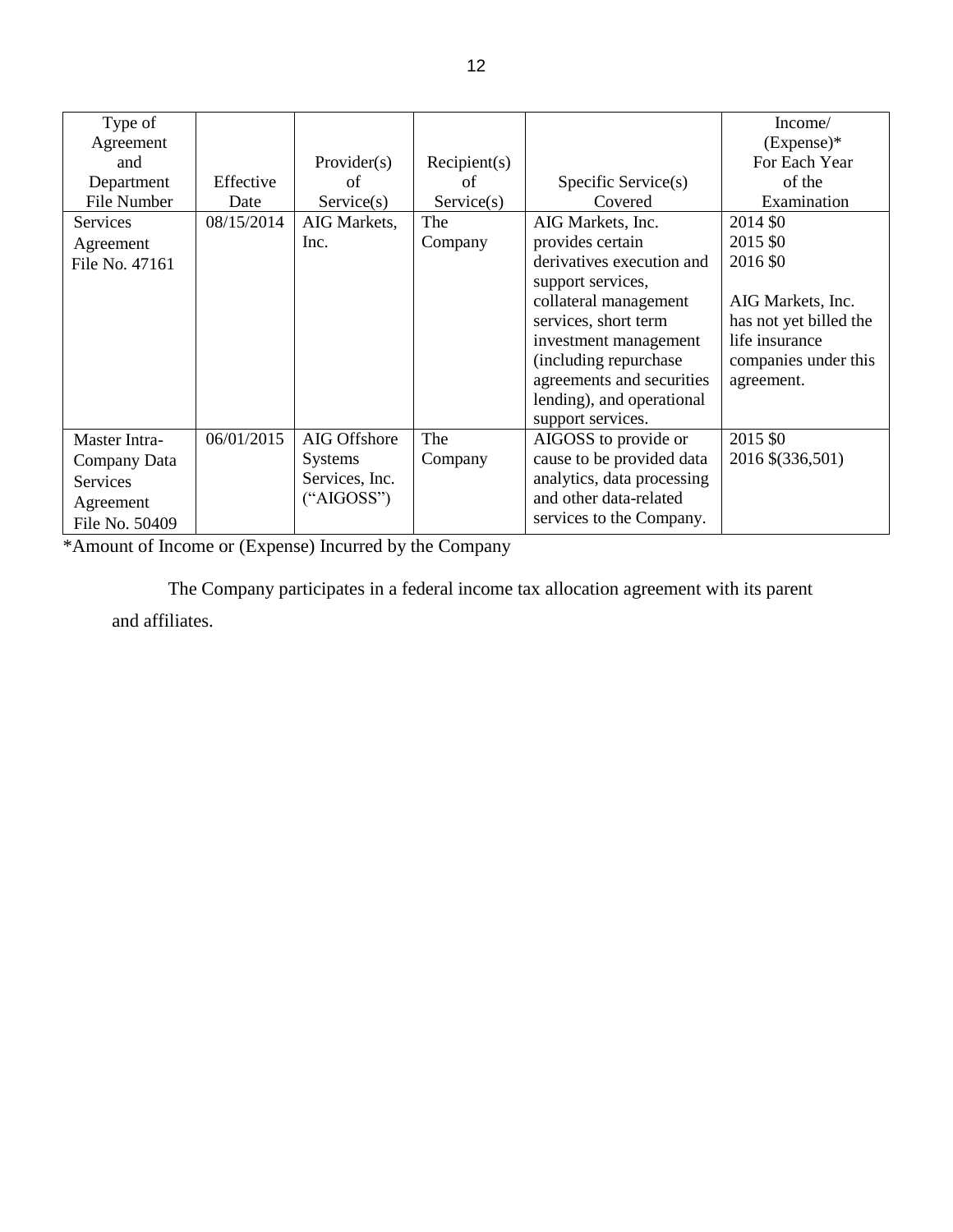#### E. Management

 The Company's by-laws provide that the board of directors shall be comprised of not less than 7 and not more than 13 directors. Directors are elected every year at the annual meeting of the stockholders held in April of each year. If a vacancy occurs during a year, such vacancy must be filled by majority vote of the remaining members of the board of directors. As of December 31, 2016, the board of directors consisted of nine members. Meetings of the board are held at such time and place as the directors may determine by resolution.

 were as follows: The nine board members and their principal business affiliation, as of December 31, 2016,

| Name and Residence                       | <b>Principal Business Affiliation</b>                                                                                                 | <b>Year First</b><br>Elected |
|------------------------------------------|---------------------------------------------------------------------------------------------------------------------------------------|------------------------------|
| William J. Carr*<br>Houston, TX          | <b>President and Managing Director</b><br><b>Safire Solutions LLC</b>                                                                 | 2011                         |
| Kevin T. Hogan<br>Berkeley Heights, NJ   | Chairman, Chief Executive Officer, and President<br>The United States Life Insurance Company in the<br>City of New York               | 2015                         |
| Katherine A. Anderson<br>Houston, TX     | Senior Vice President and Chief Risk Officer<br>The United States Life Insurance Company in the<br>City of New York                   | 2016                         |
| Robert M. Beuerlein*<br>The Villages, FL | Retired Senior Vice President and Chief and<br><b>Appointed Actuary</b><br>American General Life Insurance Company                    | 2016                         |
| Thomas J. Diemer<br>Spring, TX           | <b>Executive Vice President and Chief Financial</b><br>Officer<br>The United States Life Insurance Company in the<br>City of New York | 2014                         |
| Gaurav D. Garg<br>New York, NY           | Chief Executive Officer of Personal Insurance<br>American International Group, Inc.                                                   | 2016                         |
| Deborah A. Gero<br>Santa Monica, CA      | Senior Vice President and Chief Investment<br>Officer<br>The United States Life Insurance Company in the<br>City of New York          | 2013                         |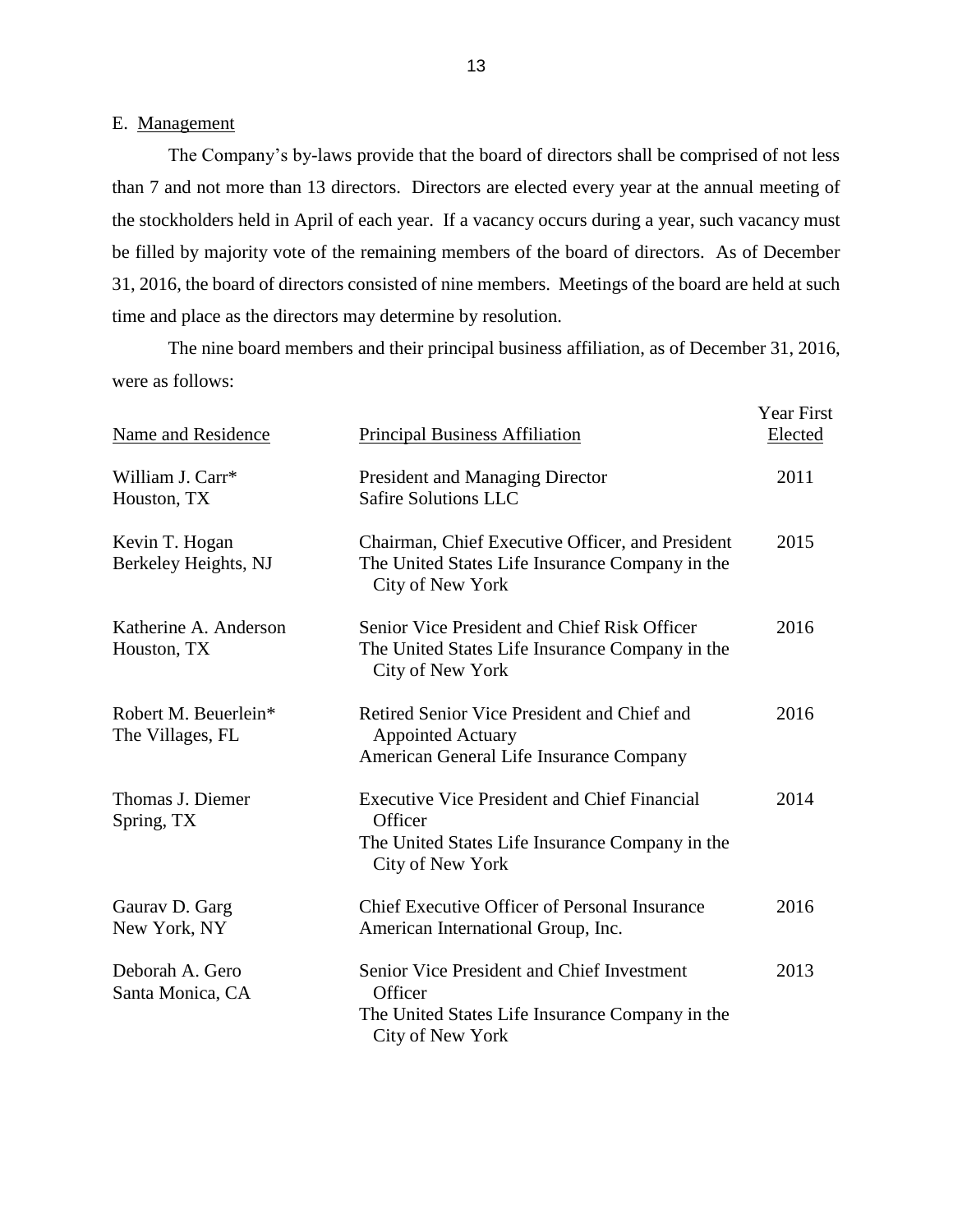| Name and Residence                  | <b>Principal Business Affiliation</b>                                                                                                                     | <b>Year First</b><br>Elected |
|-------------------------------------|-----------------------------------------------------------------------------------------------------------------------------------------------------------|------------------------------|
| Michael P. Harwood<br>Houston, TX   | Senior Vice President, Chief Actuary, and<br><b>Corporate Illustration Actuary</b><br>The United States Life Insurance Company in the<br>City of New York | 2016                         |
| Glen D. Keller*<br>Chesterfield, MO | Retired Actuary, Senior Vice President<br>American General Life Insurance Company                                                                         | 2016                         |

\*Not affiliated with the Company or any other company in the holding company system

 committees indicated that meetings were well attended and that each director attended a majority The examiner's review of the minutes of the meetings of the board of directors and its of meetings.

 The following is a listing of the principal officers of the Company as of December 31, 2016:

Name Title Kevin T. Hogan Chairman, Chief Executive Officer, and President Thomas J. Diemer Executive Vice President and Chief Financial Officer Michael P. Harwood Senior Vice President, Chief Actuary, and Corporate Illustration Actuary Don W. Cummings Senior Vice President and Controller Sabyasachi Ray \* Senior Vice President and Chief Operations Officer Julie Cotton Hearne<br>
Justin J. W. Caulfield<br>
Vice President and Treasurer Vice President and Treasurer

\*Designated consumer services officer per Section 216.4(c) of 11 NYCRR 216 (Insurance Regulation 64)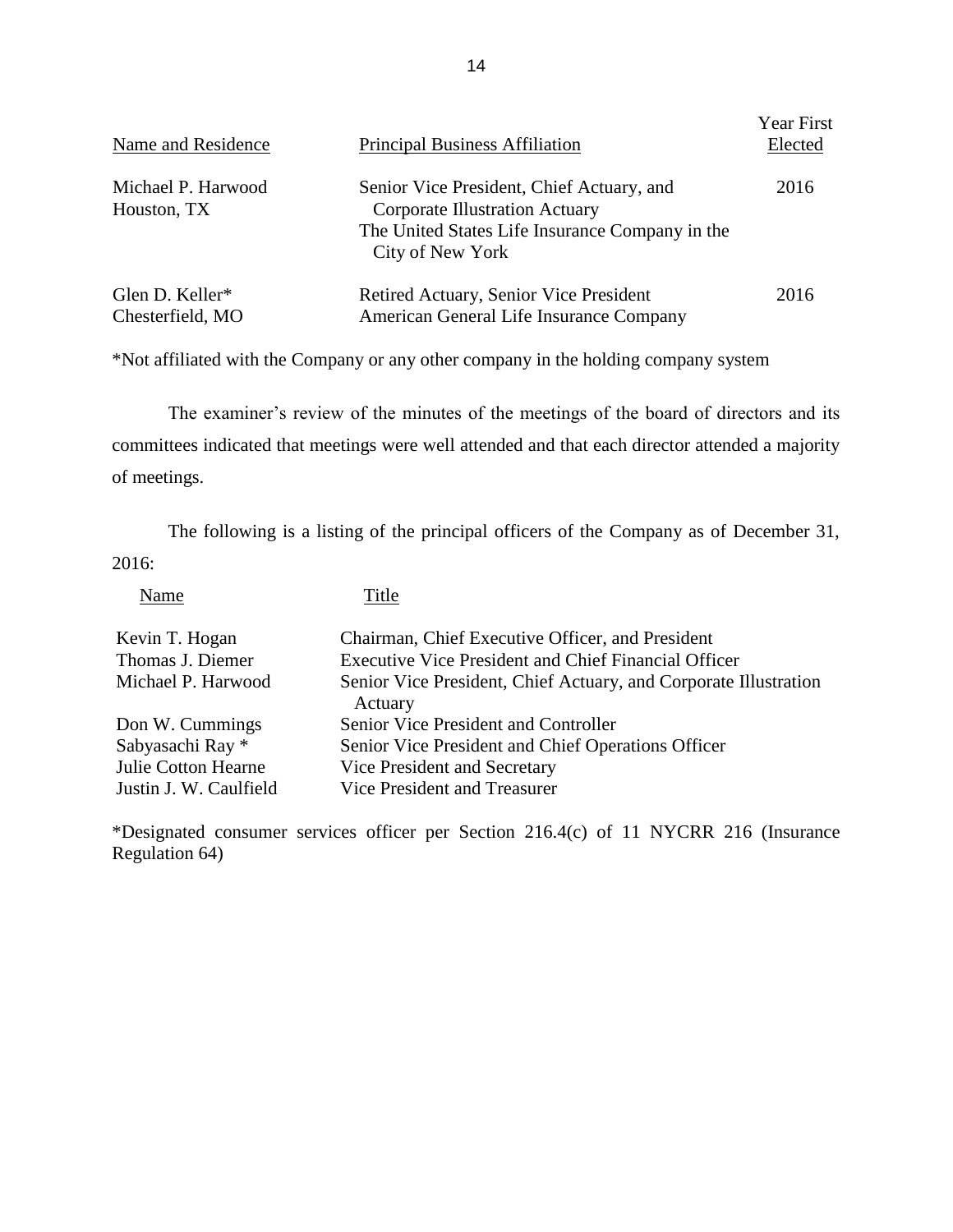The Company is authorized to write life insurance, annuities and accident and health insurance as defined in paragraphs 1, 2 and 3 of Section 1113(a) of the New York Insurance Law.

 The Company is licensed to transact business in all 50 states, the District of Columbia, and the territory of the U.S. Virgin Islands. In 2016, 59% of life premiums, 29.9% of accident and health premiums, 94.3% of annuity considerations and 99% of deposit type funds were received from New York. Policies are written on a non-participating basis.

 The following tables show the percentage of direct premiums received, by state, and by major lines of business for the year 2016:

| Life Insurance Premiums |        | <b>Accident and Health</b><br><b>Insurance Premiums</b> |       |  |
|-------------------------|--------|---------------------------------------------------------|-------|--|
| New York                | 59.0%  | New York                                                | 29.9% |  |
| Minnesota               | 6.7    | California                                              | 12.1  |  |
| New Jersey              | 4.9    | Florida                                                 | 6.0   |  |
| Florida                 | 3.6    | New Jersey                                              | 5.4   |  |
| California              | 3.2    | Texas                                                   | 4.7   |  |
| Subtotal                | 70.50% | Subtotal                                                | 58.1% |  |
| All others              | 20.50  | All others                                              | 41.9  |  |
| Total                   |        | Total                                                   |       |  |

#### A. Statutory and Special Deposits

 As of December 31, 2016, the Company had \$2,835,000 (par value) of United States filed annual statement, an additional \$5,775,000 (par value) was being held by the states of Florida, Treasury Bonds on deposit with the State of New York, its domiciliary state, for the benefit of all policyholders, claimants and creditors of the Company. As reported in Schedule E of the 2016 Georgia, Illinois, Texas, and the territory of Guam.

#### B. Direct Operations

 The Company markets individual life insurance, individual annuities, group insurance, and certain credit life insurance. Individual life insurance products include term life, whole life, universal life, index universal life, and variable universal life insurance; individual annuities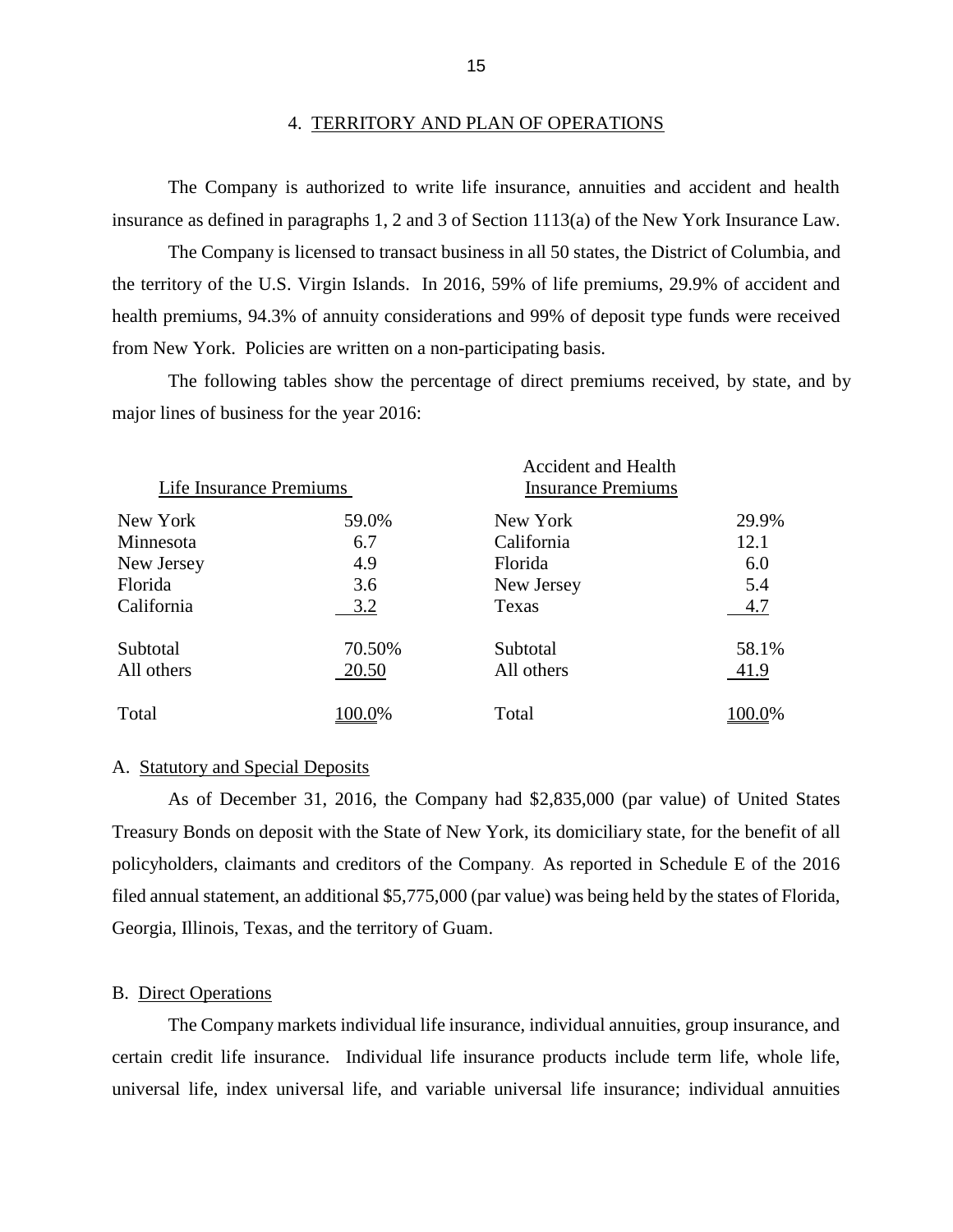<span id="page-18-0"></span> excess major medical, and disability insurance. The Company's group life and group accident and health insurance products are marketed to employers and professional and affinity associations. In October 2016, the Company made a strategic decision to refocus its group benefits business, which included the decision to cease quoting new business in its employer and voluntary group benefits such as professional and affinity associations. The Company also offers company-owned life include fixed flexible premium deferred annuities, single premium immediate annuities, and structured settlement contracts, and group insurance products include group life, immediate fixed annuities, fixed terminal funding annuities, accidental death and dismemberment, dental, vision, lines and seek strategic alternatives for group products distributed through sponsored organizations insurance, but it did not issue any policies during the examination period.

 The Company's individual life insurance products are distributed through independent insurance agents, independent marketing organizations, financial advisors, and direct marketing; individual annuities are distributed through independent insurance agents, independent marketing organizations, broker-dealers, banks, and wirehouses; group annuities are distributed through independent insurance agents and broker-dealers, and group life and group accident and health insurance products are distributed through independent general agents, brokers and third-party administrators.

#### C. Reinsurance

 As of December 31, 2016, the Company had reinsurance treaties in effect with 39 companies, of which 20 were authorized or accredited. The Company's life, and accident and health insurance business is reinsured on a coinsurance, modified-coinsurance, and yearly renewable term basis. Reinsurance is provided on an automatic and/or facultative basis.

 contracts and \$3,500,000 for term life policies. The total face amount of life insurance ceded as of December 31, 2016, was \$37,459,874,000 which represents 55.5% of the total face amount of life insurance in force. Reserve credit taken for reinsurance ceded to unauthorized companies, The maximum retention limit for individual life contracts is \$10,000,000 for universal life totaling \$447,973,118, was supported by letters of credit, trust agreements and funds withheld.

 The total face amount of life insurance assumed as of December 31, 2016, was \$238,260,568.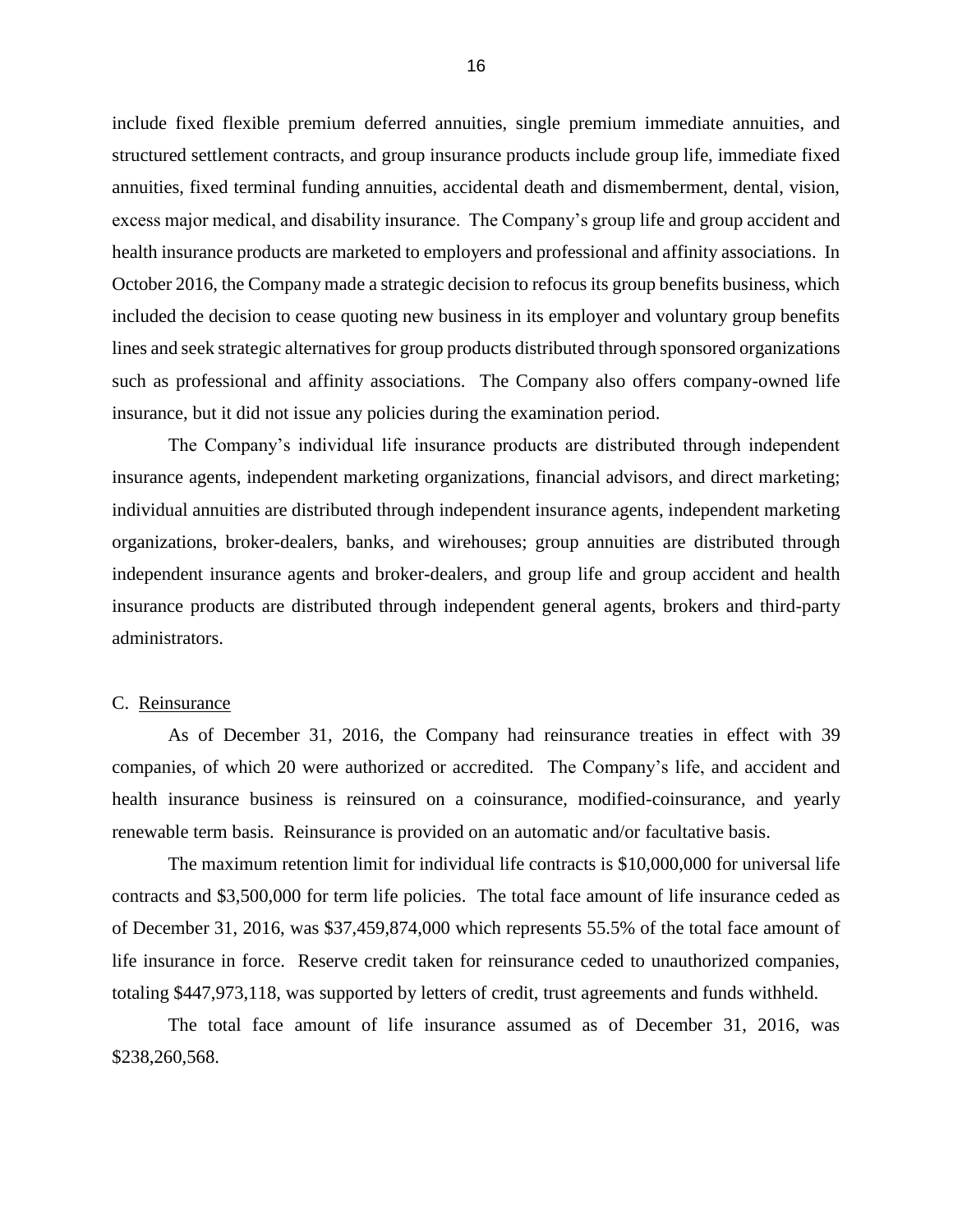## 5. SIGNIFICANT OPERATING RESULTS

 during the period under examination as extracted from its filed annual statements. Failure of items Indicated below is significant information concerning the operations of the Company to add to the totals shown in any table in this report is due to rounding.

 The following table indicates the Company's financial growth (decline) during the period under review:

|                                        | December 31,<br>2011 | December 31,<br>2016 | Increase<br>(Decrease)    |
|----------------------------------------|----------------------|----------------------|---------------------------|
| <b>Admitted assets</b>                 | \$23,095,858,402     | \$28,609,893,132     | \$5,514,034,730           |
| Liabilities                            | \$21,253,589,923     | \$26,772,924,393     | \$5,519,334,470           |
| Common capital stock                   | \$<br>3,961,316      | \$<br>3,961,316      | $\mathcal{S}$<br>$\theta$ |
| Gross paid in and contributed surplus  | 1,909,103,788        | 1,777,675,305        | (131, 428, 483)           |
| Annuitant mortality fluctuation fund   | 131,631              | 131,631              |                           |
| Incremental deferred tax asset         | 64,950,955           | $\Omega$             | (64,950,955)              |
| Unassigned funds (surplus)             | (135, 879, 211)      | 55,200,487           | 191,079,698               |
| Total capital and surplus              | \$1,842,268,479      | \$1,836,968,739      | (5,299,740)<br>\$.        |
| Total liabilities, capital and surplus | \$23,095,858,402     | \$28,609,893,132     | \$5,514,034,730           |

 The Company's invested assets as of December 31, 2016, exclusive of separate accounts, were mainly comprised of bonds (82%), mortgage loans (10%), and other invested assets (5%).

 The majority (93.6%) of the Company's bond portfolio, as of December 31, 2016, was comprised of investment grade obligations.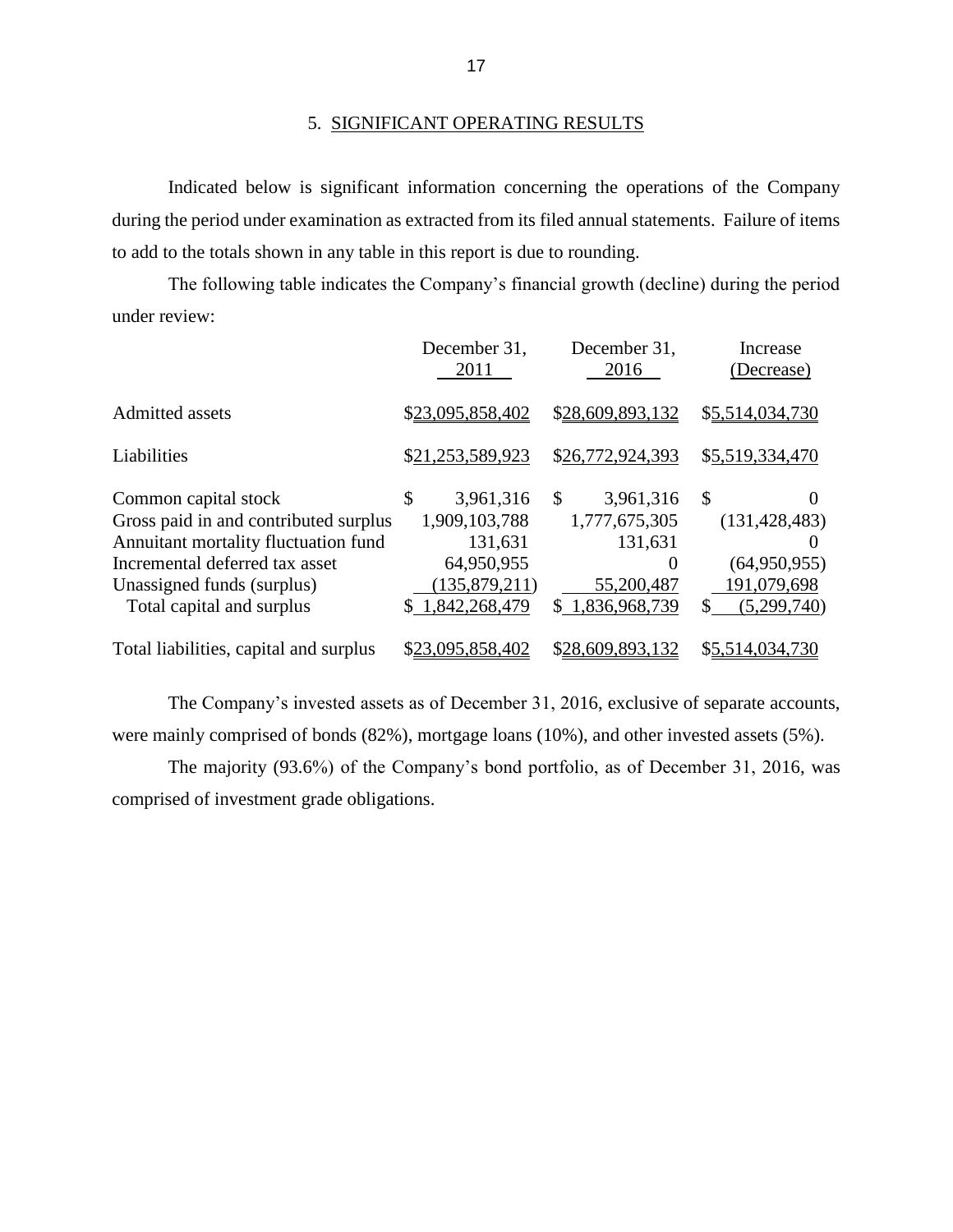The following indicates, for each of the years listed below, the amount of life insurance issued and in force by type (in thousands of dollars):

|      | Individual |              | Individual  |                          |               |              |
|------|------------|--------------|-------------|--------------------------|---------------|--------------|
|      | Whole Life |              | Term        |                          | Group Life    |              |
|      |            |              |             |                          | Issued $&$    |              |
| Year | Issued     | In Force     | Issued      | In Force                 | Increases     | In Force     |
|      |            |              |             |                          |               |              |
| 2012 | \$241,129  | \$16,574,000 | \$2,078,317 | \$53,083,871             | \$2,712,367   | \$50,359,544 |
| 2013 | \$451,564  | \$16,067,565 | \$2,503,341 | \$52,203,950             | \$1,949,981   | \$52,392,042 |
| 2014 | \$261,246  | \$15,511,682 | S.          | 781,075 \$50,337,923     | \$1,349,880   | \$52,197,117 |
| 2015 | \$126,153  | \$14,928,806 |             | \$1,822,042 \$48,718,130 | 440,582<br>\$ | \$52,768,341 |
| 2016 | \$90,162   | \$13,844,335 | \$3,133,101 | \$49,120,207             | 189,464<br>\$ | \$49,991,699 |

 The decrease in individual whole life issued from 2013 to 2016 is driven by the steadily decreasing number of whole life policy sales for the period.

 The decrease in individual term issued from 2013 to 2014 and the subsequent increase in 2015 and 2016 resulted from the decreased sales of term life in 2014 and the increased sales of term life in 2015 and 2016

 The decrease in group life insurance issued, including increases, during the examination considerably decreased compared with prior year. And while the number of policies issued in 2015 was similar to prior year, the decreases in policies issued in 2015 primarily resulted from the issuance of life policies to smaller groups. The number of life policies issued in 2016 decreased period was due to changing business strategies. The number of policies issued from 2014 compared with prior year because the Company decided to exit the group business.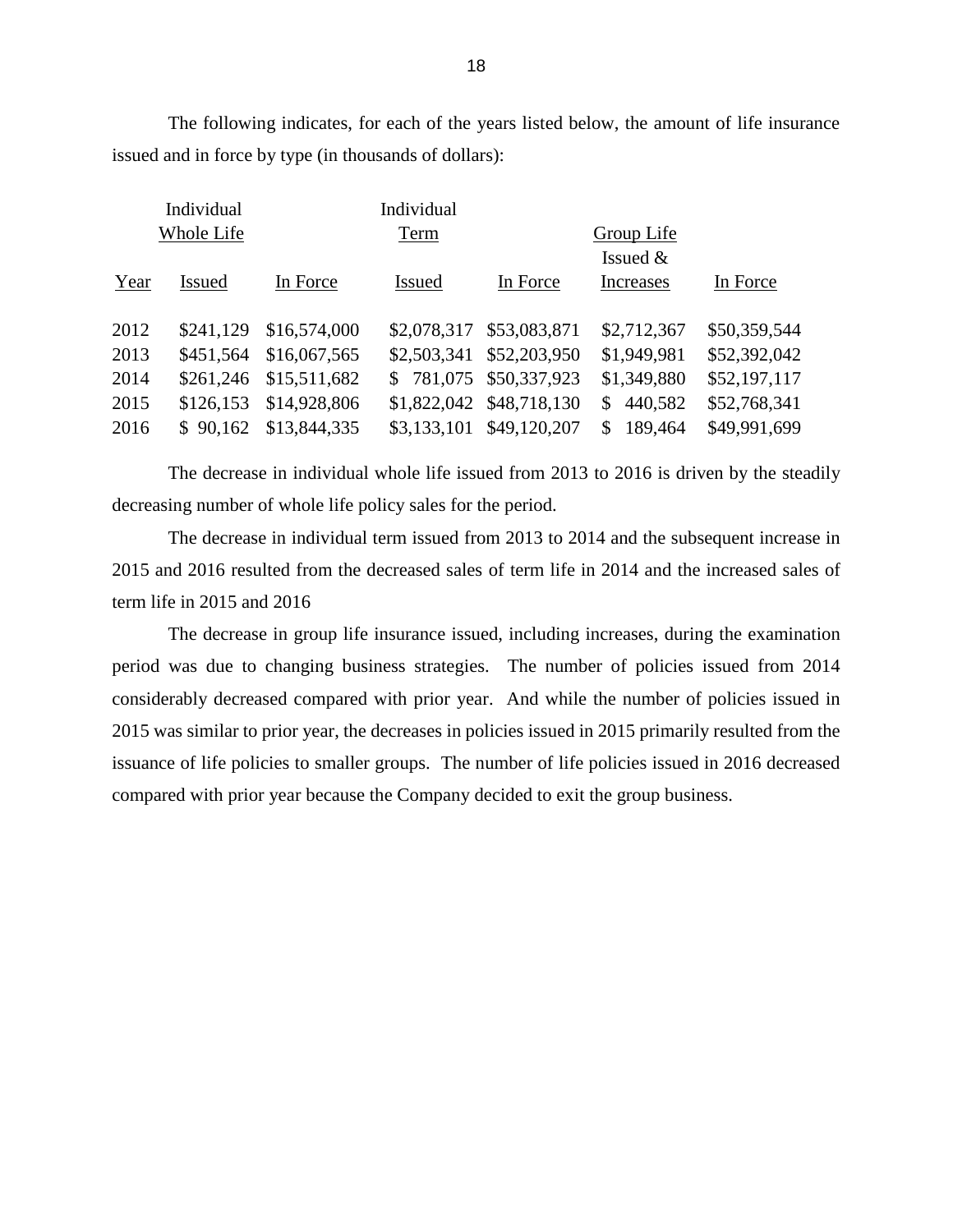The following has been extracted from the Exhibits of Accident and Health Insurance in the filed annual statements for each of the years under review:

|                                                                                                  | Group                          |                               |                                |                               |                                |
|--------------------------------------------------------------------------------------------------|--------------------------------|-------------------------------|--------------------------------|-------------------------------|--------------------------------|
|                                                                                                  | 2012                           | 2013                          | 2014                           | 2015                          | 2016                           |
| Outstanding, end of previous year<br>Issued during the year<br>Other net changes during the year | 661,300<br>219,399<br>(37,179) | 843,520<br>8,436<br>(394,508) | 457,448<br>1,841<br>(103, 274) | 356,015<br>54,904<br>(13,759) | 397,160<br>4,828<br>(113, 387) |
| Outstanding, end of current year                                                                 | 843,520                        | 457,448                       | 357,015                        | 397,160                       | 288,601                        |

 The decrease in certificates issued from 2012 to 2013 was due to the number reported in 2012 which included a balancing number of approximately 130,000 certificates that did not represent issued certificates.

 The decrease in certificates outstanding from 2012 to 2016 was primarily driven by an increase in policy lapses and terminations in 2013 and the Company's decision to exit the group business in 2016.

 The following has been extracted from the Exhibits of Deposit Funds and Dividend Accumulations in the filed annual statements for each of the years under review:

|                                                                                                  | Deposit Funds    |             |                 |            |             |
|--------------------------------------------------------------------------------------------------|------------------|-------------|-----------------|------------|-------------|
|                                                                                                  | 2012             | 2013        | 2014            | 2015       | 2016        |
| Outstanding, end of previous year<br>Issued during the year<br>Other net changes during the year | 487<br>9<br>(14) | 482<br>(19) | 468<br>0<br>120 | 348<br>126 | 223<br>(16) |
| Outstanding, end of current year                                                                 | 482              | 468         | 348             | 223        | 208         |

 The decrease in deposit funds contracts outstanding from 2012 to 2016 was driven by the Traditional Consolidated Functions Ordinary block. The block underwent an administrative system conversion and data clean-up that was a significant driver in the decrease in contracts.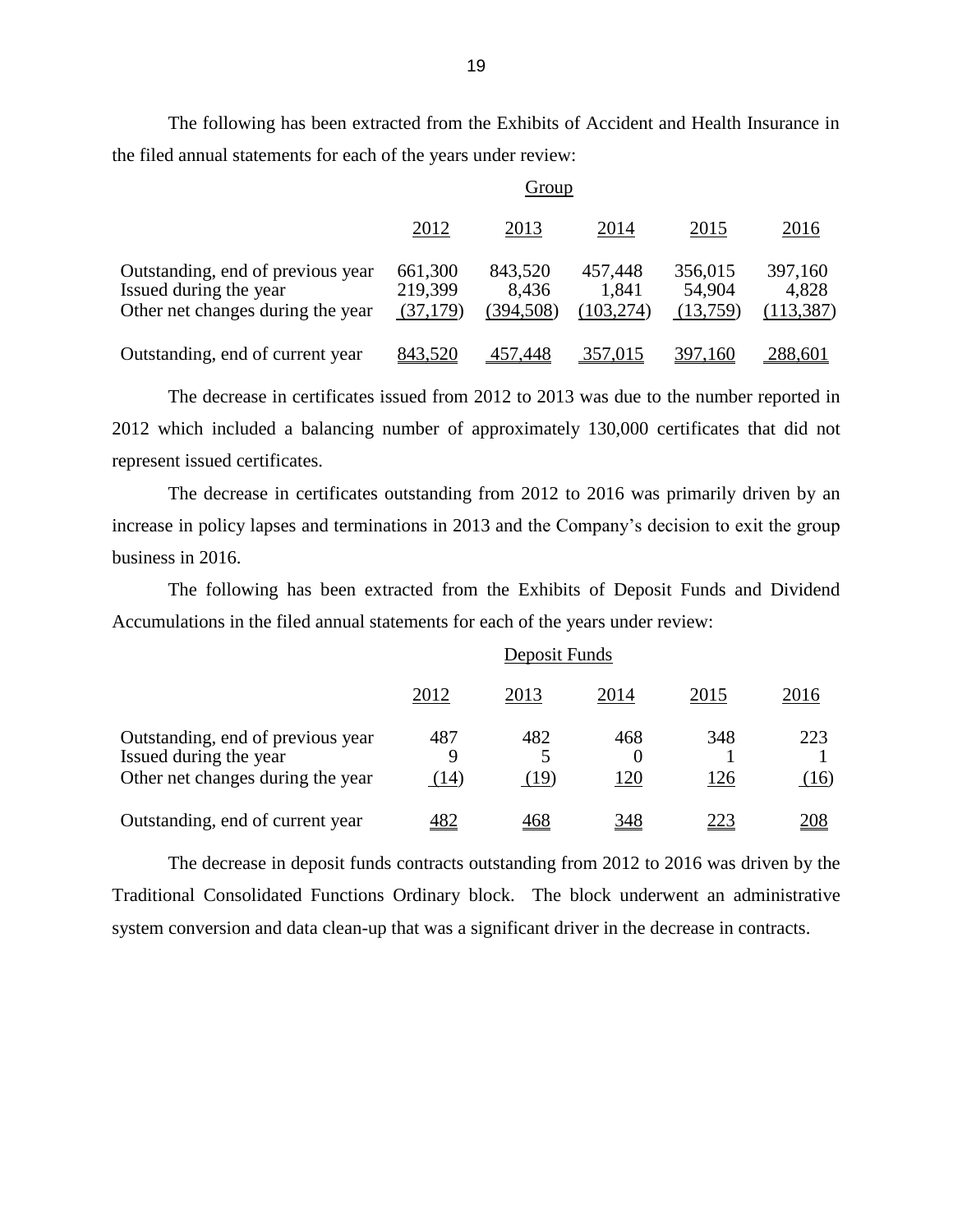The following is the net gain (loss) from operations by line of business after federal income taxes but before realized capital gains (losses) reported for each of the years under examination in the Company's filed annual statements:

|                           | 2012            | 2013                         | 2014          | 2015          | 2016                          |
|---------------------------|-----------------|------------------------------|---------------|---------------|-------------------------------|
| Ordinary:                 |                 |                              |               |               |                               |
| Life insurance            | \$ (57,543,607) | 59,905,174<br>\$             | \$54,804,801  | \$24,167,290  | \$21,362,386                  |
| Individual annuities      | 151,659,897     | 281,888,789                  | 26,346,709    | 177,721,627   | 39,646,354                    |
| Supplementary contracts   | 3,069,001       | 4,433,827                    | 3,864,260     | 1,806,138     | (2,389,876)                   |
| Total ordinary            | \$97,185,291    | \$ 346,227,790               | \$85,015,770  | \$203,695,055 | \$58,618,864                  |
| Credit life               | \$<br>31,379    | $\mathsf{\$}$<br>(48, 774)   | (1,053)<br>\$ | \$<br>16,826  | \$<br>13,880                  |
| Group:                    |                 |                              |               |               |                               |
| Life                      | \$<br>3,825,200 | 31,784,360<br>$\mathbb{S}$   | \$ 30,552,244 | \$11,897,931  | $\mathbb{S}^-$<br>(6,451,592) |
| Annuities                 | 26,450,751      | (103, 965, 220)              | 103,332,860   | 13,337,669    | 17,942,794                    |
| Total group               | \$30,275,951    | \$(72,180,860)               | \$133,885,104 | \$25,235,600  | \$11,491,202                  |
| Accident and health:      |                 |                              |               |               |                               |
| Group                     | \$26,772,788    | 25,034,776<br>$\mathbb{S}^-$ | \$25,039,018  | \$33,003,927  | $\mathbb{S}$<br>(7,594,651)   |
| Credit                    | 69,938          | 45,253                       | 14,999        | (553,795)     | 48,368                        |
| Other                     | (518, 355)      | (15,232,674)                 | (963, 289)    | 3,106,080     | (1,231,832)                   |
| Total accident and health | \$26,324,371    | \$<br>9,847,355              | \$24,090,728  | \$35,556,212  | \$ (8,778,115)                |
| All other lines           | \$140,815,561   | \$182,128,322                | \$79,506,027  | \$119,847,396 | \$78,665,979                  |
| Total                     | \$294,632,553   | \$465,973,833                | \$322,496,576 | \$384,351,089 | \$140,011,810                 |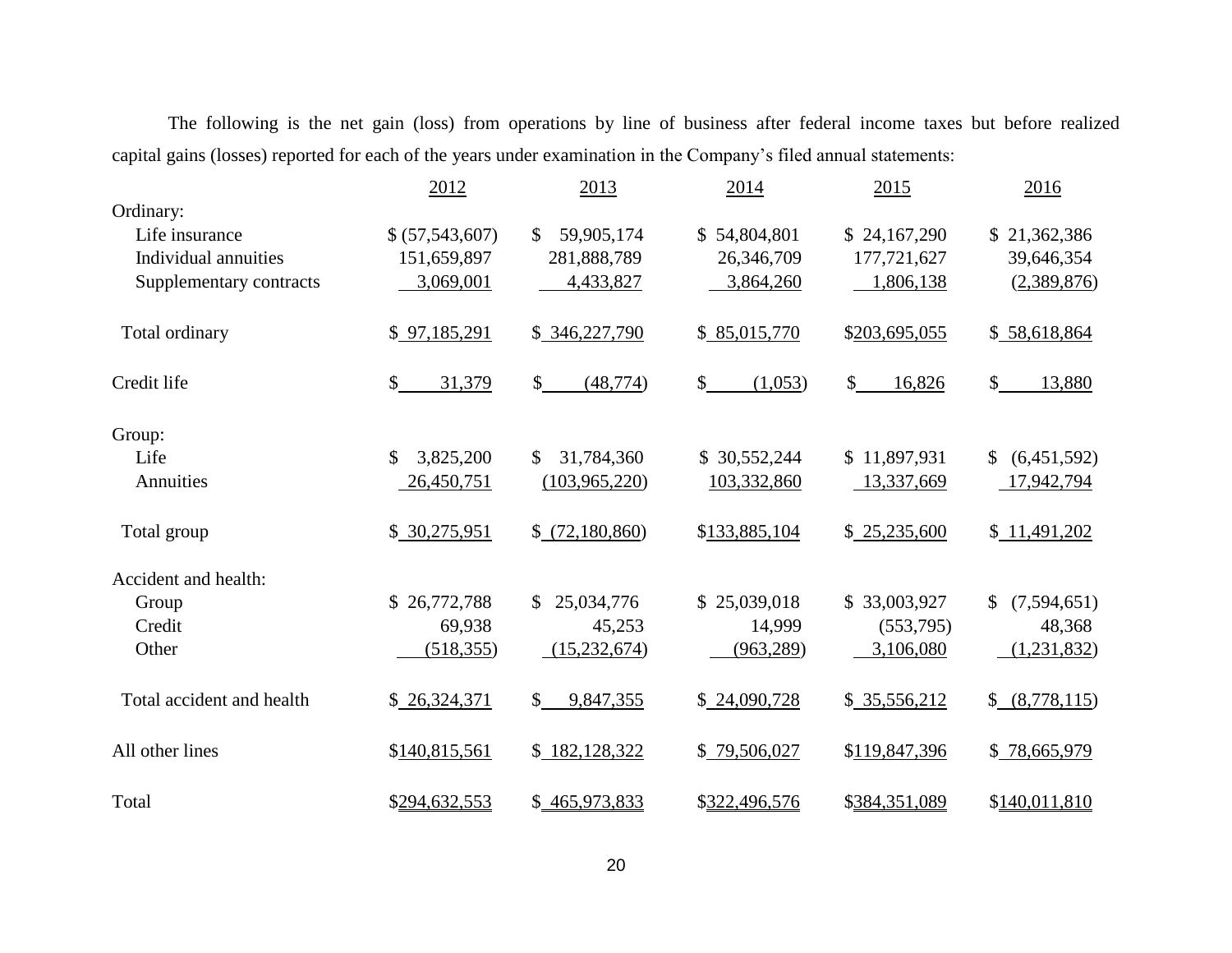The increase in gains from operations for total ordinary insurance from 2012 to 2013 was million decrease in federal income taxes due to adjustments for prior year returns, and a \$46 million increase in net investment income, which were partially offset by a \$223 million increase in transfers to separate accounts, a \$202 million increase in reserves, and a \$46 million increase in surrender benefits. due to a \$565 million increase in premiums, a \$74 million increase in litigation settlements, a \$51

 due to a \$194 million increase in surrender benefits, a \$135 million increase in reserves, a \$108 million increase in federal income taxes, and a \$107 million increase in transfers to separate accounts, which were partially offset by a \$233 million increase in premiums, and a \$42 million increase in net investment income. increase in net investment income. The increase in gains from operations for total ordinary insurance from 2014 to 2015 was The decrease in gains from operations for total ordinary insurance from 2013 to 2014 was

 due to a \$252 million decrease in reserves and a \$26 million decrease in transfers to separate accounts, which were partially offset by a \$48 million decrease in litigation settlements, a \$33 million increase in death benefits, a \$26 million decrease in premiums, a \$26 million decrease in net investment income, and a \$23 million increase in federal income taxes.

 due to a \$267 million increase in reserves and a \$165 million decrease in premiums, which were partially offset by a \$206 million decrease in transfers to separate accounts, a \$37 million increase The decrease in gains from operations for total ordinary insurance from 2015 to 2016 was in net investment income, and a \$20 million decrease in federal income taxes.

 decrease in federal income taxes due to adjustments for prior year returns, and an \$11 million decrease in loading, which were partially offset by a \$49 million decrease in premiums.<br>The decrease in gains from operations for group life insurance from 2014 to 2015 was due The increase in gains from operations for group life insurance from 2012 to 2013 was due to a \$28 million decrease in reserves, a \$16 million increase in litigation settlements, a \$14 million

The decrease in gains from operations for group life insurance from 2014 to 2015 was due to a \$17 million increase in death benefits and a \$10 million decrease in litigation settlements, which were partially offset by a \$4 million decrease in federal income taxes. The decrease in group life insurance from 2015 to 2016 was due to a \$18 million decrease in premiums, a \$13 million increase in reserves, and a \$7 million increase in general expenses, which were partially offset by a \$16 million decrease in death benefits and a \$5 million decrease in federal income taxes.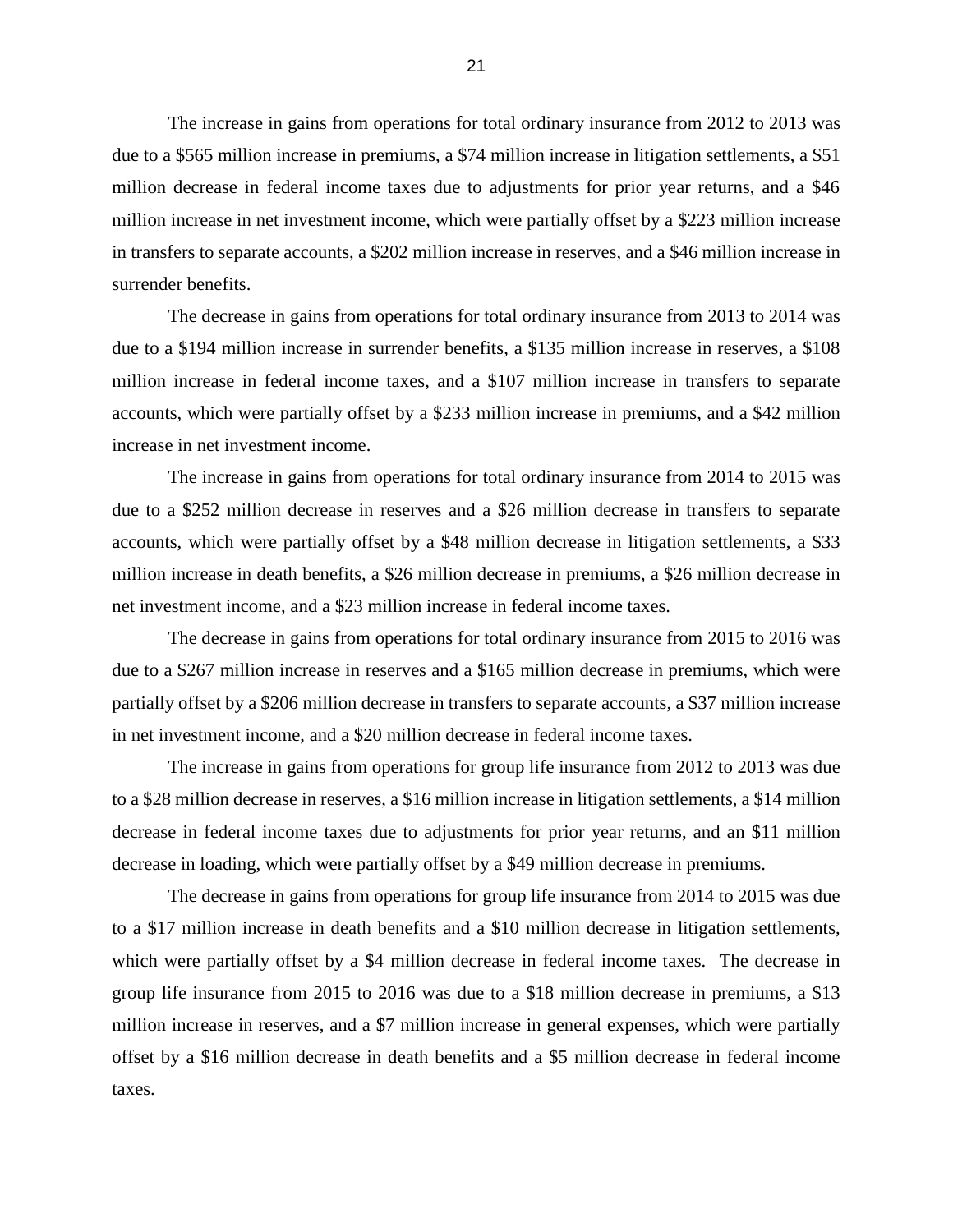in federal income taxes, which were partially offset by a \$143 million decrease in transfers to The decrease in gains from operations for group annuities from 2012 to 2013 was due to a \$157 million decrease in premiums, a \$72 million increase in reserves, and a \$50 million increase separate accounts.

 The increase in gains from operations for group annuities from 2013 to 2014 was due to a \$223 million decrease in reserves and a \$30 million decrease in transfers to separate accounts, which were partially offset by a \$25 million decrease in premiums and a \$22 million decrease in net investment income.

 \$196 million increase in reserves and a \$86 million increase in surrender benefits, which were partially offset by a \$95 million decrease in transfers to separate accounts, a \$74 million increase The decrease in gains from operations for group annuities from 2014 to 2015 was due to a in premiums, and a \$19 million decrease in federal income taxes.

 The decrease in gains from operations for group accident and health insurance from 2015 to 2016 was due to a \$46 million increase in reserves and a \$20 million decrease in premiums, which were partially offset by a \$14 million decrease in disability benefits and a \$9 million decrease in federal income taxes.

 2013 was due to a \$10 million increase in reserves and a \$4 million increase in federal income 2014 was due to a \$10 million decrease in reserves and a \$4 million decrease in federal income The increased loss from operations for other accident and health insurance from 2012 to taxes, and the decreased loss from operations for other accident and health insurance from 2013 to taxes.

 The decrease in gains from operations for all other lines from 2013 to 2014 was due to a \$64 million increase in federal income taxes due to an adjustment made in 2013 for prior year returns, and a \$38 million decrease in net investment income, and the increase in gains from operations for all other lines from 2014 to 2015 was due to a \$49 million increase in net investment income. The decrease in gains from operations for all other lines from 2015 to 2016 was due to a \$35 million decrease in net investment income.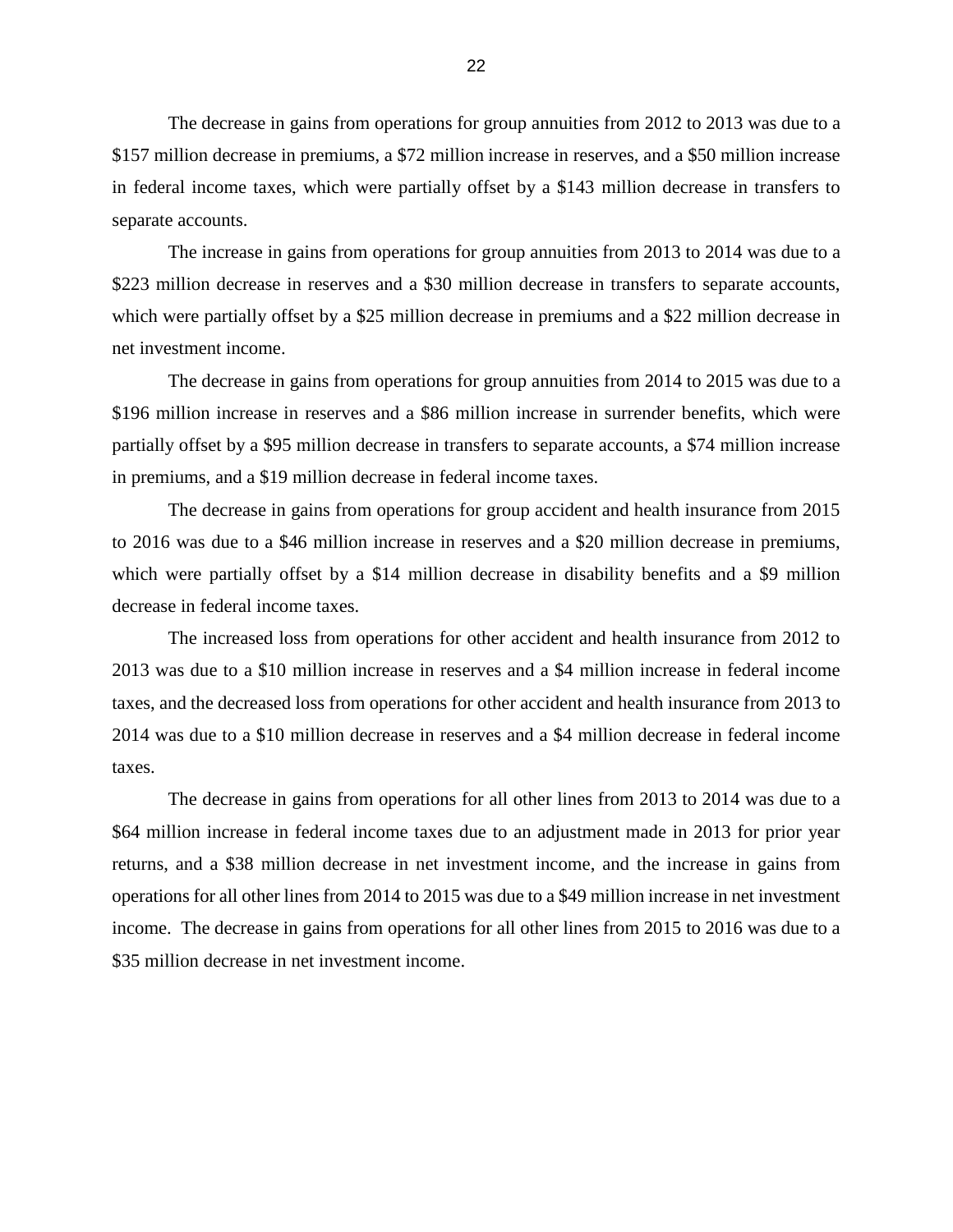#### 6. FINANCIAL STATEMENTS

 December 31, 2016, as contained in the Company's 2016 filed annual statement, a condensed summary of operations and a reconciliation of the capital and surplus account for each of the years under review. The examiner's review of a sample of transactions did not reveal any differences The following statements show the assets, liabilities, capital and surplus as of which materially affected the Company's financial condition as presented in its financial statements contained in the December 31, 2016, filed annual statement.

#### A. Independent Accountants

 The firm of PwC was retained by the Company to audit the Company's combined statutory- and the related statutory-basis statements of operations, capital and surplus, and cash flows for the basis statements of financial position as of December  $31<sup>st</sup>$  of each year in the examination period, year then ended.

 respects, the financial position of the Company at the respective audit dates. Balances reported in these audited financial statements were reconciled to the corresponding years' annual statements PwC concluded that the statutory financial statements presented fairly, in all material with no discrepancies noted.

#### B. Net Admitted Assets

| <b>Bonds</b>                                      | \$18,874,722,308 |
|---------------------------------------------------|------------------|
| Stocks:                                           |                  |
| Preferred stocks                                  | 5,947,415        |
| Common stocks                                     | 9,776,414        |
| Mortgage loans on real estate:                    |                  |
| First liens                                       | 2,389,868,424    |
| Other than first liens                            | 50,171,676       |
| Real estate:                                      |                  |
| Properties held for the production of income      | 8,426,523        |
| Properties held for sale                          | 12,018,058       |
| Cash, cash equivalents and short term investments | 89,633,533       |
| Contract loans                                    | 197,718,199      |
| Derivatives                                       | 39,047,680       |
| Other invested assets                             | 1,164,604,581    |
| Receivable for securities                         | 31,125,660       |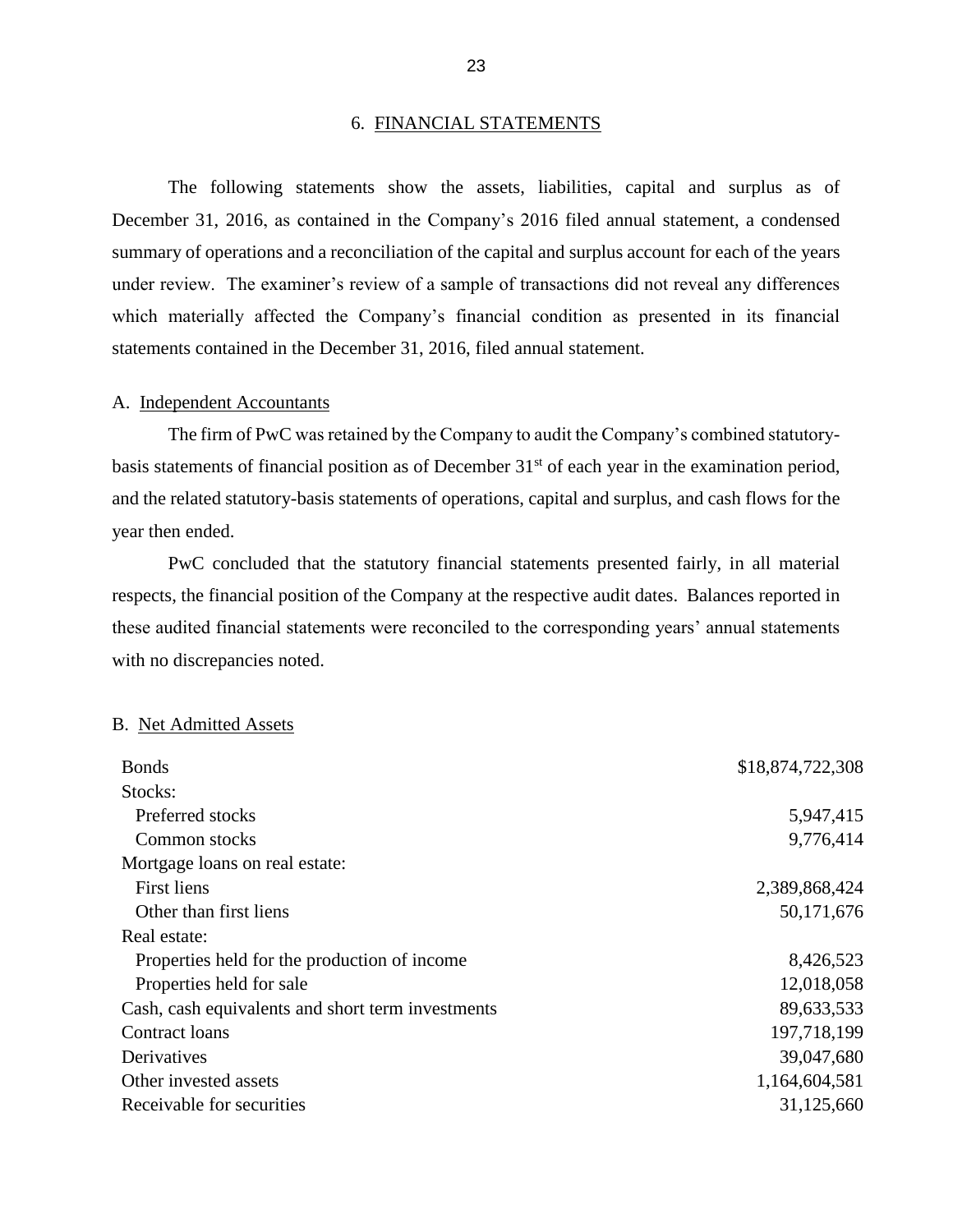| Securities lending reinvested collateral assets                         | 69,391,349       |
|-------------------------------------------------------------------------|------------------|
| Derivative Cash Collateral                                              | 31,042,415       |
| Investment income due and accrued                                       | 189,245,819      |
| Premiums and considerations:                                            |                  |
| Uncollected premiums and agents' balances in the course of collection   | 22,676,145       |
| Deferred premiums, agents' balances and installments booked but         |                  |
| deferred and not yet due                                                | 67, 343, 330     |
| Reinsurance:                                                            |                  |
| Amounts recoverable from reinsurers                                     | 29,584,622       |
| Other amounts receivable under reinsurance contracts                    | 12,125,506       |
| Current federal and foreign income tax recoverable and interest thereon | 49,393,929       |
| Net deferred tax asset                                                  | 193,297,280      |
| Guaranty funds receivable or on deposit                                 | 1,362,484        |
| Receivables from parent, subsidiaries and affiliates                    | 20,757,223       |
| State income tax receivable                                             | 7,745,951        |
| Accrued income-stable value wrap                                        | 2,713,099        |
| Revenue sharing                                                         | 2,034,710        |
| Administrative services only fund receivable                            | 41,783           |
| Miscellaneous receivable                                                | 23,388           |
| From separate accounts, segregated accounts and protected cell accounts | \$ 5,038,053,628 |
| Total admitted assets                                                   | \$28,609,893,132 |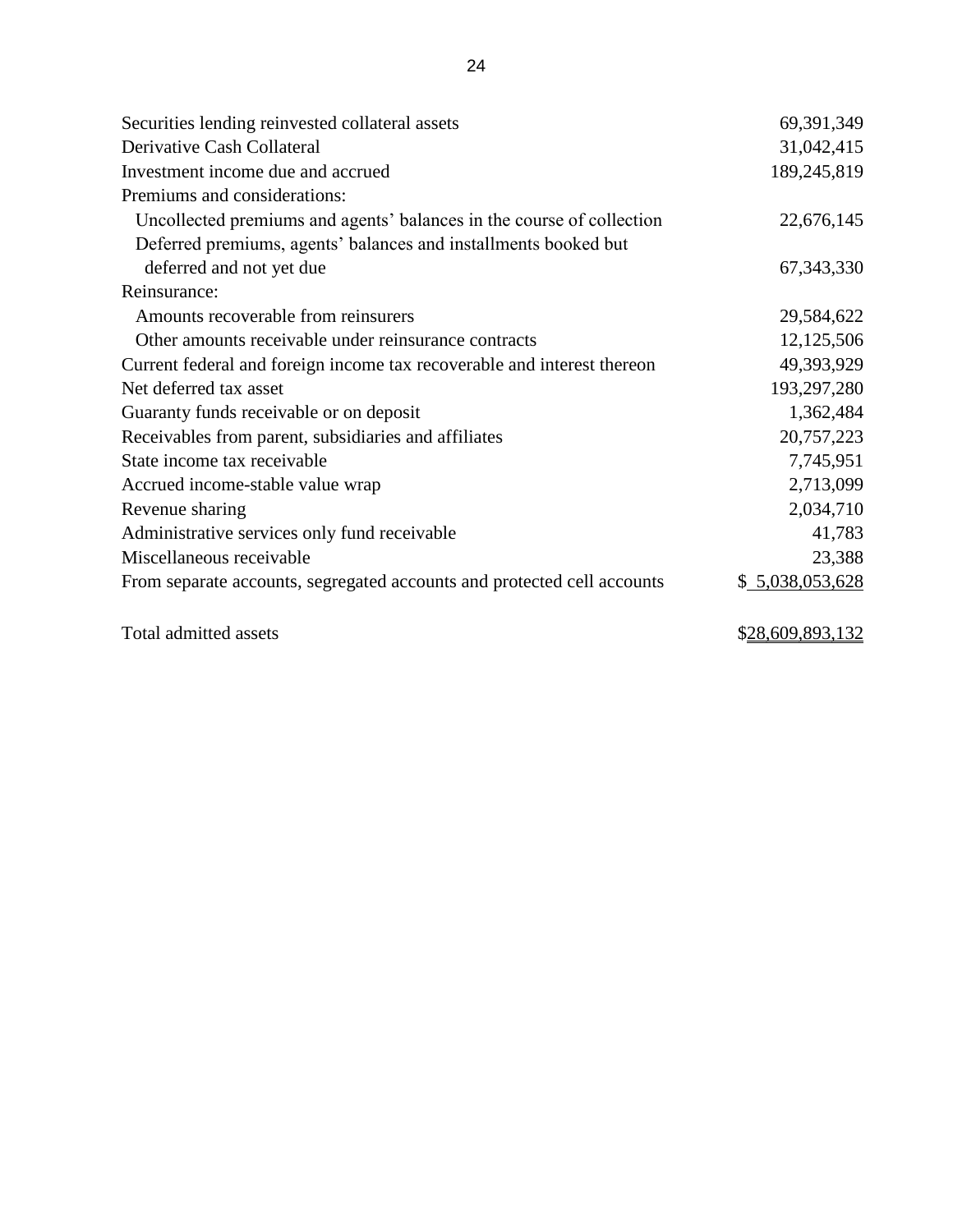# C. Liabilities, Capital and Surplus

| Aggregate reserve for life policies and contracts                       | \$19,499,906,898 |
|-------------------------------------------------------------------------|------------------|
| Aggregate reserve for accident and health contracts                     | 423,364,867      |
| Liability for deposit-type contracts                                    | 631,095,543      |
| Contract claims:                                                        |                  |
| Life                                                                    | 89,053,799       |
| Accident and health                                                     | 55,070,942       |
| Policyholders' dividends and coupons due and unpaid                     | 27,470           |
| Provision for policyholders' dividends and coupons payable in           |                  |
| following calendar year – estimated amounts                             |                  |
| Dividends apportioned for payment                                       | 1,571,020        |
| Premiums and annuity considerations for life and accident and health    |                  |
| contracts received in advance                                           | 844,737          |
| Contract liabilities not included elsewhere:                            |                  |
| Provision for experience rating refunds                                 | 225,577,820      |
| Other amounts payable on reinsurance                                    | 506,499          |
| Interest maintenance reserve                                            | 286,859,152      |
| Commissions to agents due or accrued                                    | 7,167,339        |
| General expenses due or accrued                                         | 22,343,120       |
| Transfers to separate accounts due or accrued                           | (121, 772, 295)  |
| Taxes, licenses and fees due or accrued, excluding federal income taxes | 5,740,284        |
| Unearned investment income                                              | 5,124,791        |
| Amounts withheld or retained by company as agent or trustee             | 547,202          |
| Amounts held for agents' account                                        | 2,730,958        |
| Remittances and items not allocated                                     | 36,705,995       |
| Borrowed money and interest thereon                                     | 2,404,507        |
| Miscellaneous liabilities:                                              |                  |
| Asset valuation reserve                                                 | 312,438,834      |
| Reinsurance in unauthorized companies                                   | 1,064,107        |
| Funds held under reinsurance treaties with unauthorized reinsurers      | 724,996          |
| Payable to parent, subsidiaries and affiliates                          | 41,989,006       |
| Drafts outstanding                                                      | 520,497          |
| Payable for securities                                                  | 14,870,223       |
| Payable for securities lending                                          | 70,062,891       |
| Repurchase agreements                                                   | 100,258,031      |
| <b>Unclaimed</b> funds                                                  | 15,950,432       |
| New York Regulation 172 liability                                       | 1,596,123        |
| Miscellaneous liabilities                                               | 412,583          |
| Other real estate liabilities                                           | 112,394          |
| From separate accounts statement                                        | 5,038,053,628    |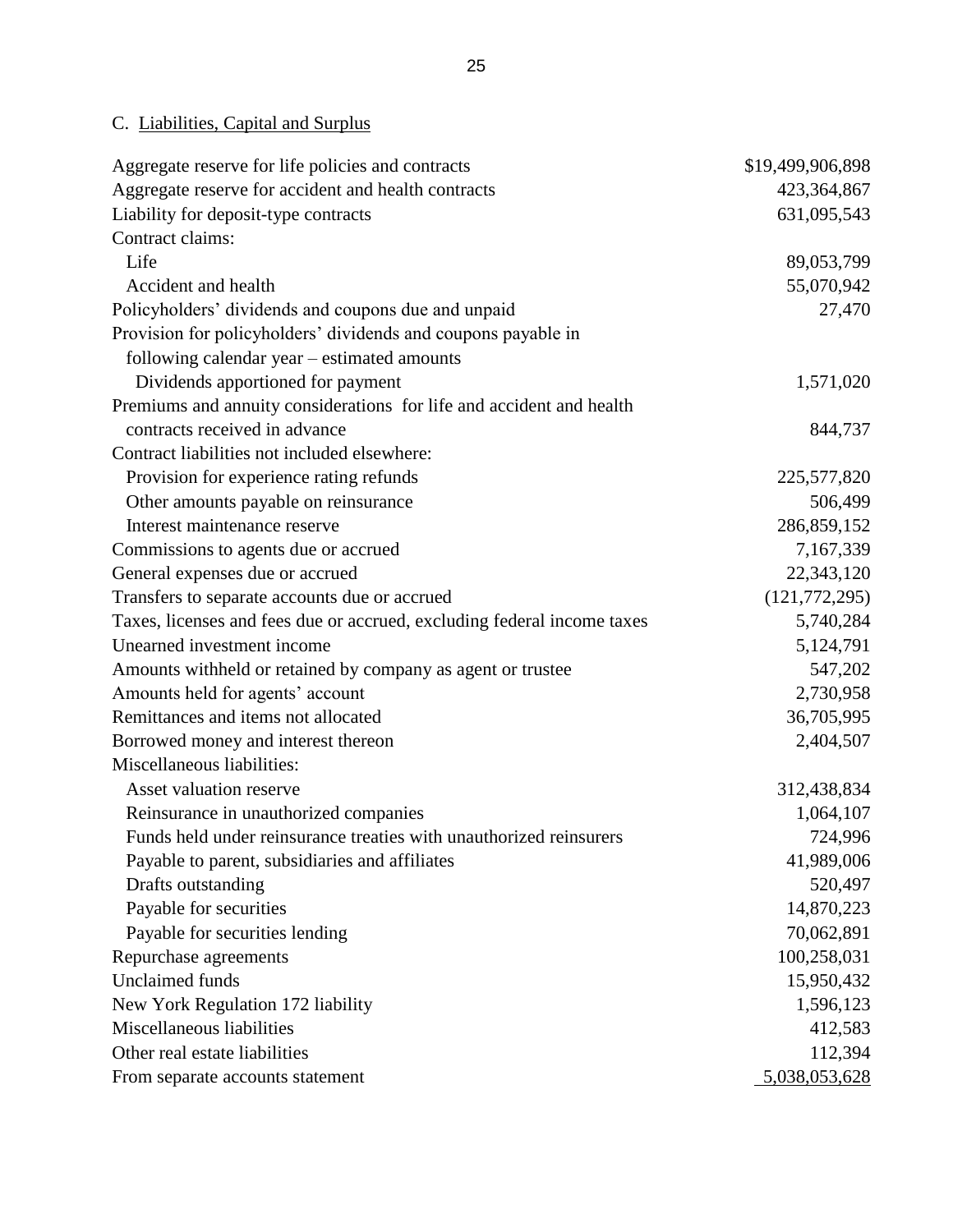| Total liabilities                             | \$26,772,924,393 |
|-----------------------------------------------|------------------|
| Common capital stock                          | 3,961,316        |
| Gross paid in and contributed surplus         | 1,777,675,305    |
| Aggregate write-ins for special surplus funds | 131,631          |
| Unassigned funds (surplus)                    | 55,200,487       |
| Surplus                                       | \$1,833,007,423  |
| Total capital and surplus                     | \$1,836,968,739  |
| Total liabilities, capital and surplus        | \$28,609,893,132 |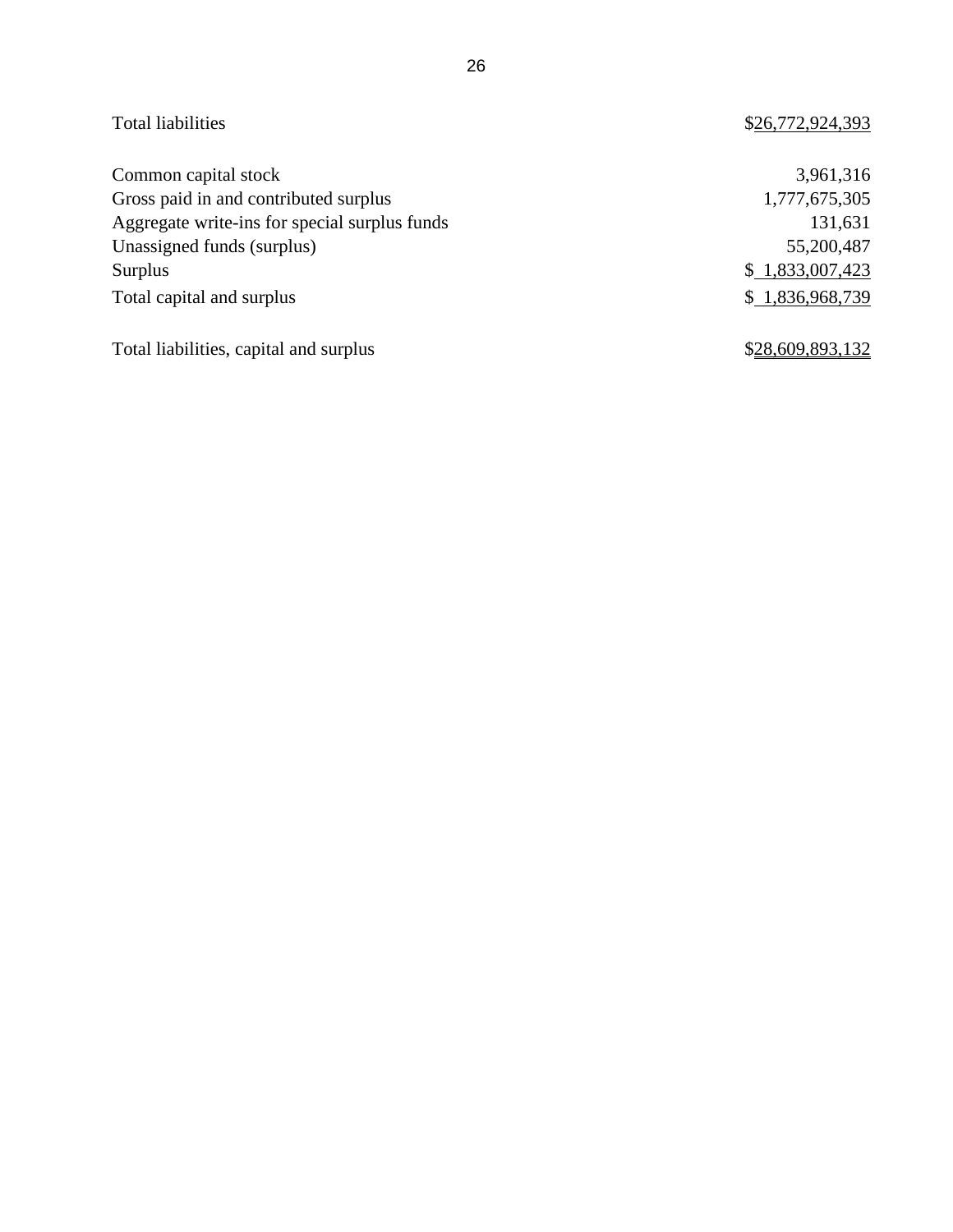# D. Condensed Summary of Operations

|                                                             | 2012              | 2013                | 2014                        | 2015                          | 2016                        |
|-------------------------------------------------------------|-------------------|---------------------|-----------------------------|-------------------------------|-----------------------------|
| Premiums and considerations                                 | \$1,463,943,598   | \$1,774,128,950     | \$1,920,858,572             | \$1,987,500,742               | \$1,755,304,249             |
| Investment income                                           | 1,197,179,846     | 1,217,075,994       | 1,218,437,217               | 1,232,012,795                 | 1,224,798,195               |
| Commissions and reserve adjustments on<br>reinsurance ceded | 60,122,940        | 61,648,658          | 62,559,486                  | 63,051,196                    | 69,237,646                  |
| Miscellaneous income                                        | 42,551,865        | 138,323,391         | 118,902,753                 | 80,782,570                    | 94,832,333                  |
| Total income                                                | \$2,763,798,249   | \$3,191,176,993     | \$3,320,758,028             | \$3,363,347,303               | \$3,144,172,423             |
| Benefit payments                                            | \$1,821,186,461   | \$1,845,384,849     | \$1,994,444,437             | \$2,141,007,433               | \$2,210,896,339             |
| Increase in reserves                                        | 55,690,973        | 305,482,222         | 181,736,058                 | 141,503,147                   | 419,954,398                 |
| Commissions                                                 | 146,787,064       | 161,716,408         | 145,390,456                 | 144,059,826                   | 131,538,164                 |
| General expenses and taxes                                  | 157,108,429       | 175,996,058         | 160,125,996                 | 143,623,433                   | 165,807,666                 |
| Increase in loading on deferred and uncollected<br>premiums | (3,023,131)       | (13,707,937)        | (2,401,036)                 | (592, 416)                    | (3,874,698)                 |
| Net transfers to (from) Separate Accounts                   | 291,322,493       | 371,496,910         | 448,239,143                 | 327,544,660                   | 32,225,501                  |
| Miscellaneous deductions                                    | 2,491,674         | (1,312,885)         | 318,671                     | 2,667,953                     | (3,328,391)                 |
| Total deductions                                            | \$2,471,563,963   | \$2,845,055,625     | \$2,927,853,725             | \$2,899,814,036               | \$2,953,218,979             |
| Net gain (loss)                                             | 292,234,286<br>S. | 346, 121, 368<br>\$ | \$<br>392,904,303           | $\mathbb{S}$<br>463, 533, 267 | \$<br>190,953,444           |
| Dividends                                                   | 2,157,906         | 1,859,759           | 2,024,465                   | 1,686,148                     | 1,198,045                   |
| Federal and foreign income taxes incurred                   | (4, 556, 173)     | (121, 712, 224)     | 68, 383, 262                | 77,496,030                    | 49,743,589                  |
| Net gain (loss) from operations before                      |                   |                     |                             |                               |                             |
| net realized capital gains                                  | 294,632,553<br>\$ | 465,973,833<br>\$   | 322,496,576<br>$\mathbb{S}$ | 384, 351, 089<br>$\mathbb{S}$ | 140,011,810<br>$\mathbb{S}$ |
| Net realized capital gains (losses)                         | (25,060,845)      | (45, 853, 028)      | (2,734,916)                 | (19, 347, 828)                | (46, 776, 401)              |
| Net income                                                  | \$269,571,708     | \$420,120,805       | \$319,761,660               | \$365,003,261                 | 93,235,409<br>\$            |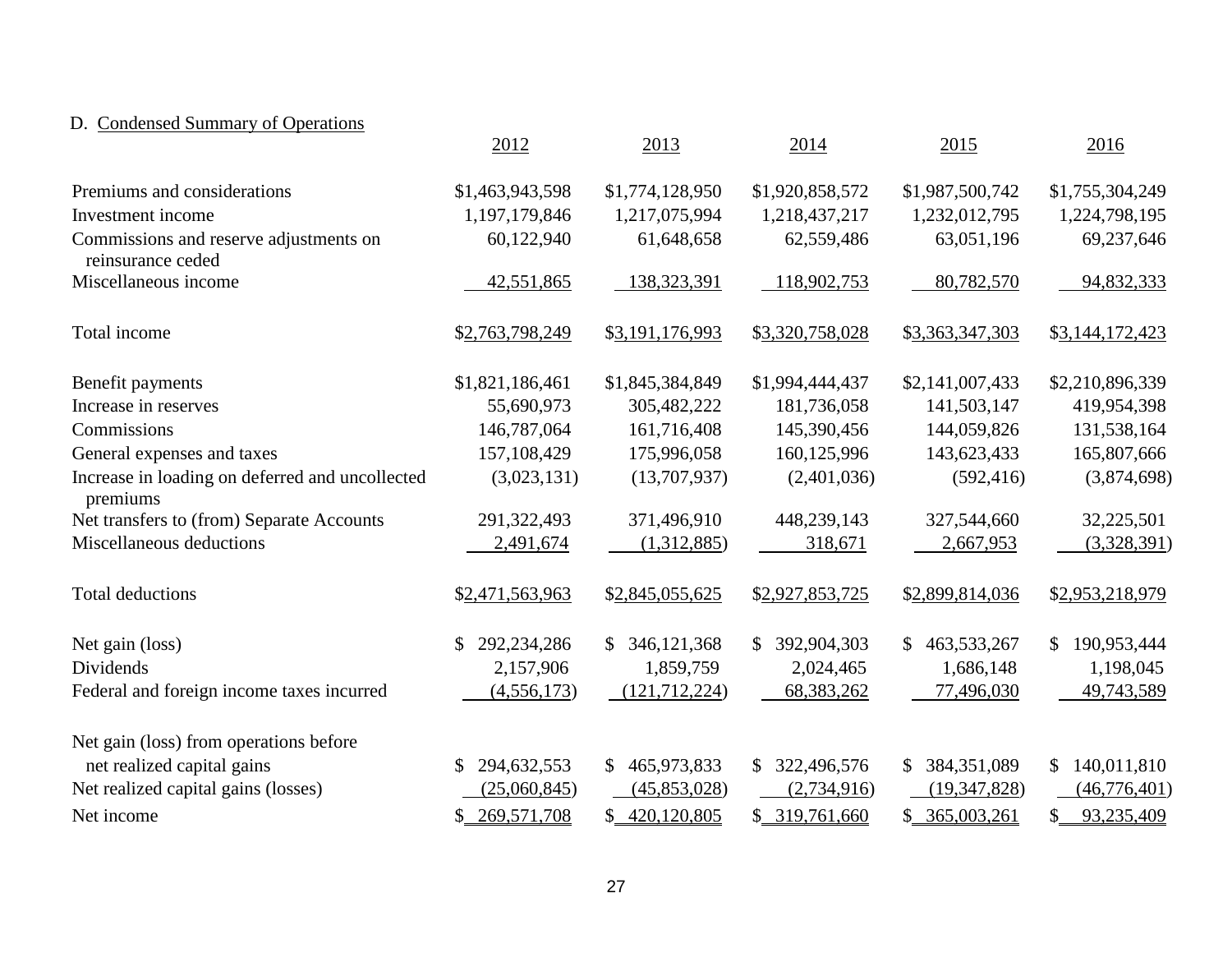# E. Capital and Surplus Account

|                                                                  | 2012              | 2013            | 2014              | 2015            | 2016             |
|------------------------------------------------------------------|-------------------|-----------------|-------------------|-----------------|------------------|
| Capital and surplus, December 31, prior year                     | \$1,842,268,479   | \$1,878,325,175 | \$1,765,240,543   | \$2,000,834,226 | \$2,090,418,959  |
| Net income                                                       | 269,571,708<br>\$ | 420,120,805     | 319,761,660<br>S. | 365,003,261     | \$<br>93,235,409 |
| Change in net unrealized capital gains (losses)                  | 23,683,179        | 64,441,656      | 80,137,949        | (15,249,873)    | (11,308,572)     |
| Change in net unrealized foreign exchange<br>capital gain (loss) | 436,221           | (1,627,322)     | (8,006,815)       | (17, 242, 645)  | (27,560,137)     |
| Change in net deferred income tax                                | 360,389,652       | 151,068,793     | 37,110,923        | (184, 798, 351) | 121,580,586      |
| Change in non-admitted assets and related items                  | (288, 378, 693)   | (152, 567, 938) | (4,746,263)       | 220,216,043     | (183, 499, 198)  |
| Change in liability for reinsurance in<br>unauthorized companies | (1,764,670)       | 1,772,211       | (113,057)         | (21, 165)       | (833, 439)       |
| Change in reserve valuation basis                                | $\Omega$          | (203, 451, 474) | 0                 |                 |                  |
| Change in asset valuation reserve                                | (59, 403, 409)    | 12,026,389      | (11, 497, 839)    | 9,090,972       | 55,074,805       |
| Surplus adjustments:                                             |                   |                 |                   |                 |                  |
| Paid in                                                          | 7,070             |                 |                   |                 |                  |
| Dividends to stockholders                                        | (90,000,000)      | (404,000,000)   | (176,000,000)     | (290, 214, 923) | (308, 600, 000)  |
| Correction of prior period items                                 | 17,902,146        | (867,752)       | (1,052,875)       | 2,801,414       | 8,460,326        |
| Return of capital distribution                                   | (131, 435, 553)   | 0               | 0                 |                 |                  |
| Incremental deferred tax asset                                   | (64,950,955)      |                 |                   | 0               | $\Omega$         |
| Net change in capital and surplus for the year                   | 36,056,696        | (113,084,632)   | 235,593,683       | 89,584,733      | (253, 450, 220)  |
| Capital and surplus, December 31, current year                   | \$1,878,325,175   | \$1,765,240,543 | \$2,000,834,226   | \$2,090,418,959 | \$1,836,968,739  |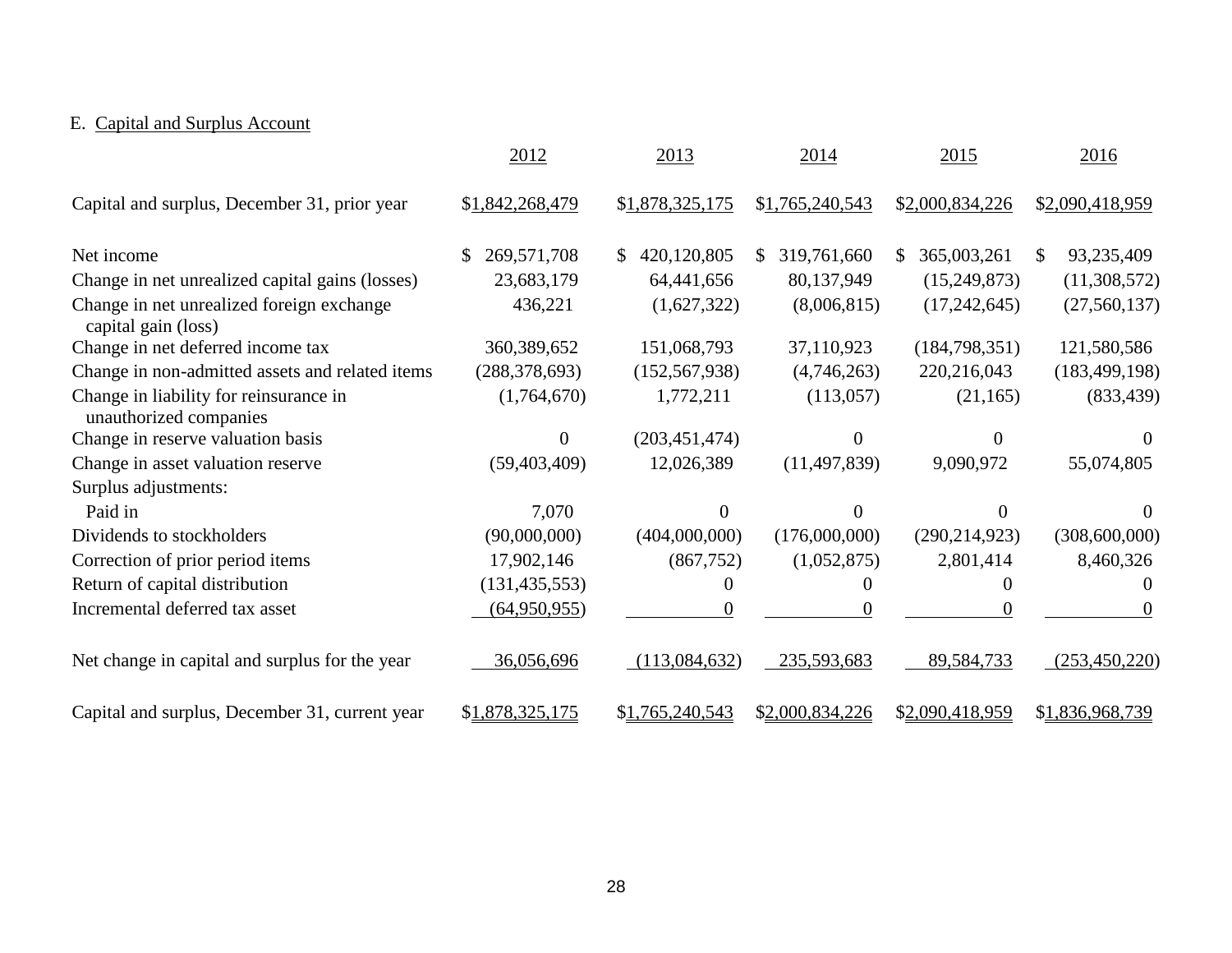<span id="page-31-0"></span>F. Reserves

 provided detailed formula reserve calculations. This review revealed a number of revisions that were needed within the calculations. While none of the individual items resulted in a material are three policies for which the Company has not yet been able to provide a copy of the policy form as required by 11 NYCRR 243 (Insurance Regulation 152). As a result, the Department is The Department selected and reviewed a sample of policies for which the Company change in the reserves, the number of issues discovered have caused a concern. In addition, there expanding the sample of policies selected.

 Also during the review, concerns were raised with respect to the Company's use of substandard mortality within the formula reserve calculations for its structured settlements pursuant to 11 NYCRR 99 (Insurance Regulation 151). The Company agreed to reduce the substandard mortality and increase the reserves by \$62.5 million as of December 31, 2017.

 respect to the Company's asset adequacy testing pursuant to 11 NYCRR 95 (Insurance Regulation 126). The Company has agreed to refine the reserve analysis in a manner acceptable to the Department. Toward this end, the Company established additional asset adequacy testing agreed to post additional reserves in the amount of \$65 million as of March 31, 2018, to address Concerns were also raised regarding the lack of conservatism in certain assumptions with reserves in the amount of \$160 million as of December 31, 2017. Although the Company incorporated the refinements within the December 31, 2017 testing, the Department has concerns regarding additional changes the Company incorporated within the testing. The Company has one of these changes while the Department is continuing its review of the remaining items.

At this juncture, the certificate of reserve valuation is being held and is not expected to be issued until the Department's concerns are resolved.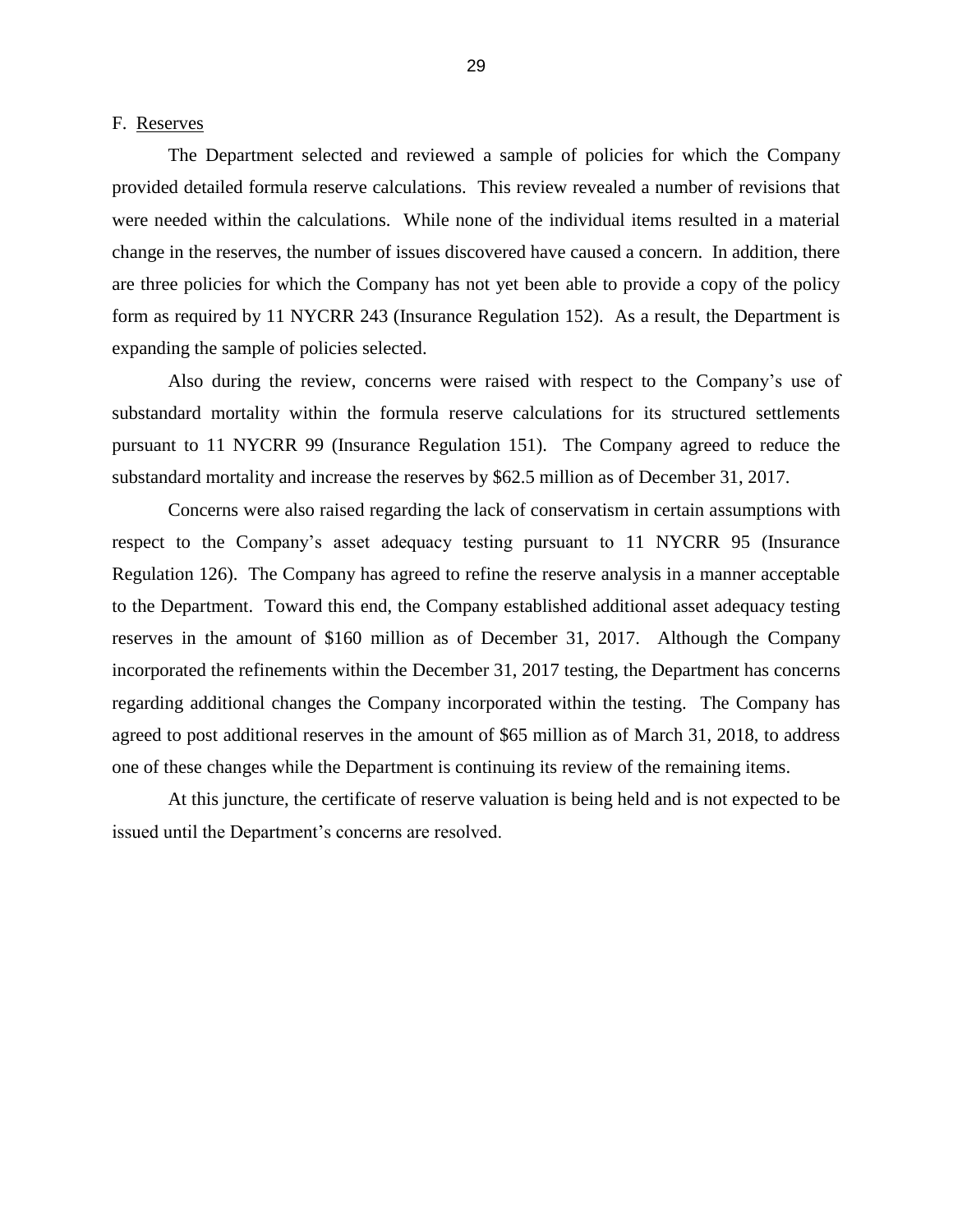#### <span id="page-32-0"></span>G. Data Files

Section 243.2(e) of 11 NYCRR 243 (Insurance Regulation 152) states, in part:

 "The records shall be readily available and easily accessible to the superintendent in accordance with Insurance Law, Section 310. The records shall be in a readable form. . . . Upon request of the superintendent, the insurer shall provide a hard copy superintendent, the insurer may provide the record in that medium. Failure to produce and provide a record within a reasonable time frame shall be deemed a of the record, or, if the record is maintained in a medium which is used by the violation of Insurance Law, Section 308 unless the insurer can demonstrate that there is a reasonable justification for that delay."

 Company prepare certain data files, covering the period of January 1, 2012, through December 31, 2016. The data requested was to be used for both the financial condition and the market conduct examination. To verify the validity of the underlying data supporting the annual statement exhibits, the Department also requested that some of the data files, such as those for claims and selection of samples to review for the market conduct examination. Despite its best efforts and an aggregate basis in the applicable annual statement exhibits, the Company failed to provide the requested data in the format and substance required by the Department within a reasonable time frame. Several extensions were granted to the Company to provide the requested data, for which the Company was unable to meet. the Company was unable to meet.<br>The Company violated Section 243.2(e) of 11 NYCRR 243 (Insurance Regulation 152) by This financial condition examination was conducted concurrently with the market conduct examination of the Company. In advance of both examinations, the Department requested that the surrender benefits, be reconciled to the annual statement exhibits in advance of the examiner's while financial information in the Company's annual statements tied to information presented on

 failing to make available, as requested by the examiner, the data records that support the annual statement exhibits in the format and substance required within a reasonable time frame. This will also be noted in the market conduct report on examination as of December 31, 2016. This data related matter was raised in the Company's prior market conduct report on examination.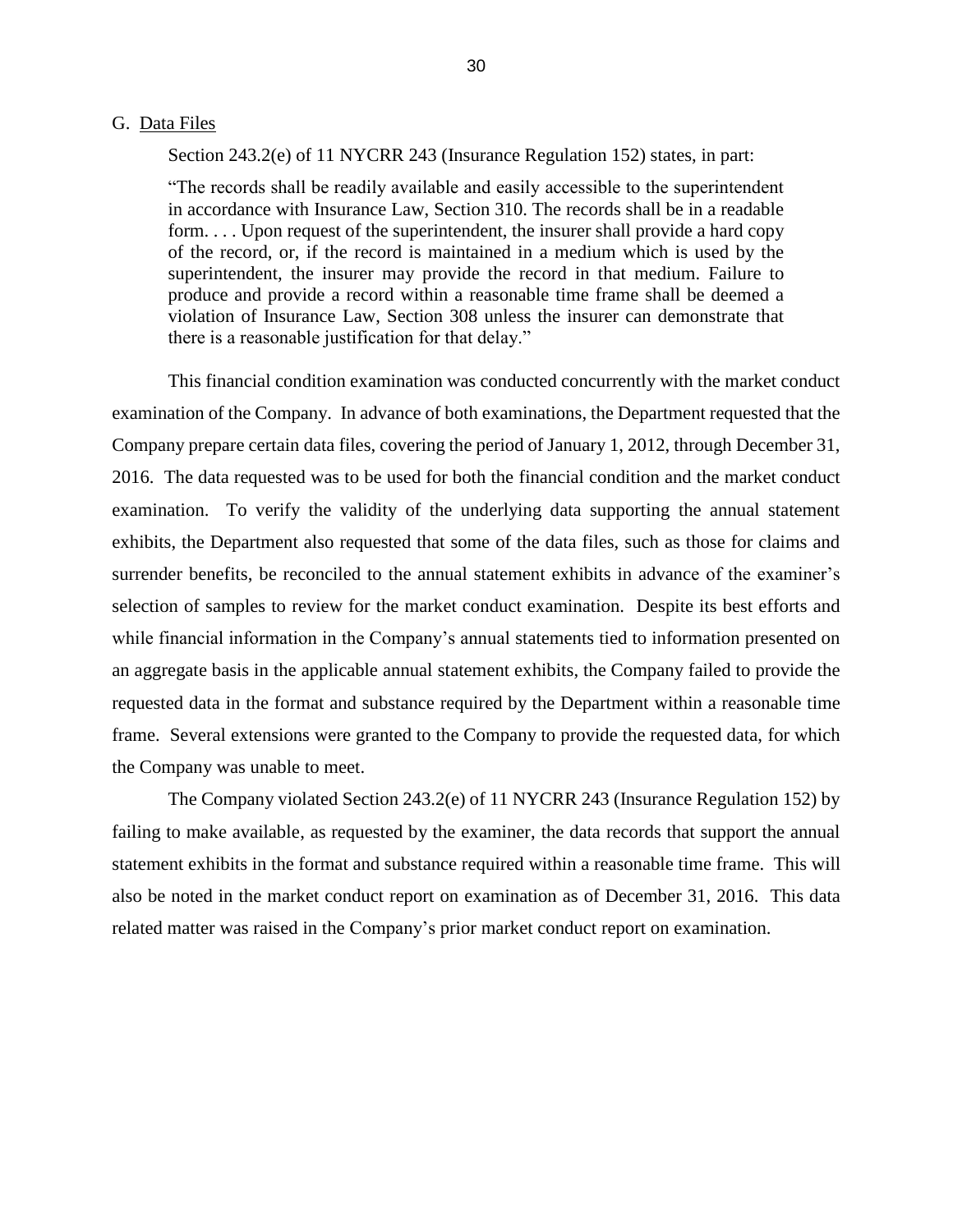#### 7. PRIOR REPORT SUMMARY AND CONCLUSIONS

 Following are the comment and recommendation contained in the prior financial report on examination and the subsequent actions taken by the Company in response to each citation:

#### Item Description

 Reserve Bank of New York provided AIG and its subsidiaries financial support to continue its operations. By year end 2008 such support reached \$182.3 billion. From 2008 through 2012 utilizing asset sales and other actions by AIG, the Federal Reserve and the Treasury, the US Government recovered in full its A Pursuant to the Fed Facility Agreement effective September 22, 2008, the Federal financial support as well as achieved a positive return of \$22.7 billion.

No corrective action was required.

 B The examiner recommended that the Company continue to perform a review of all inter-company service agreements and either withdraw the ones that have become obsolete or restate the services that are covered thereunder, whenever necessary.

> Since the last financial condition examination, the Company has periodically such agreement should remain in effect. This is a continuous process, and for reviewed its outstanding service agreements with its affiliates to ensure that each year-end 2016, a total of 13 affiliate services agreements were in effect between the Company and its affiliates.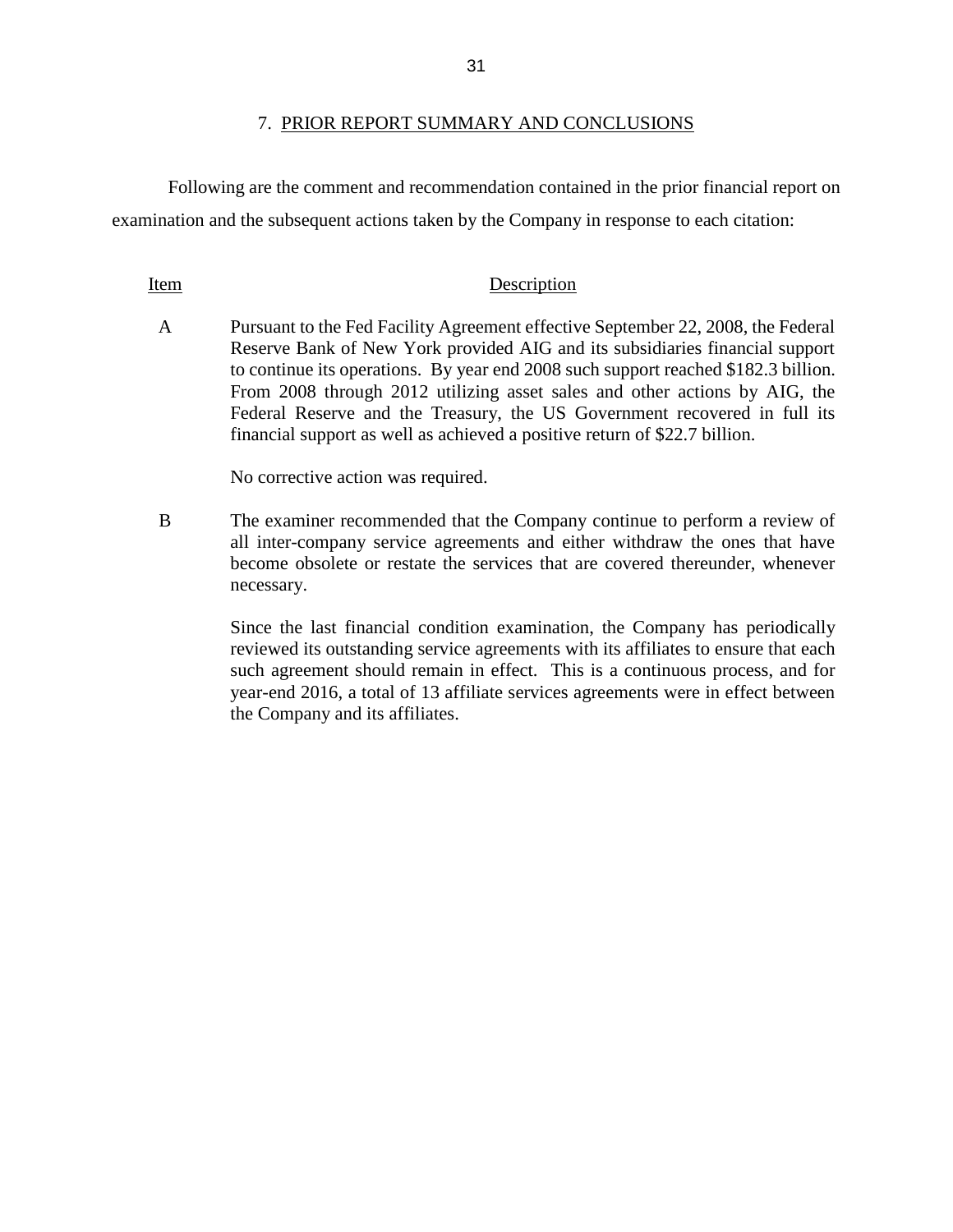Following are data related recommendations contained in the prior market conduct report on examination dated January 31, 2013, and the subsequent actions taken by the Company in response to each citation:

### Item Description

 procedures to ensure that policy level data be reconciled to the various policy D The examiner recommends that the Company develop and implement effective exhibits and schedules as reported in the Company's filed annual statements.

> The Company failed to take a corrective action, which resulted in a violation of Section 243.2(e) of 11 NYCRR 243 (Insurance Regulation 152). (See item 6G of this report.)

E The examiner further recommends that, in the future, such data and supporting schedules are provided to the examiners in a timely manner.

> The Company failed to take a corrective action, which resulted in a violation of Section 243.2(e) of 11 NYCRR 243 (Insurance Regulation 152). (See item 6G of this report.)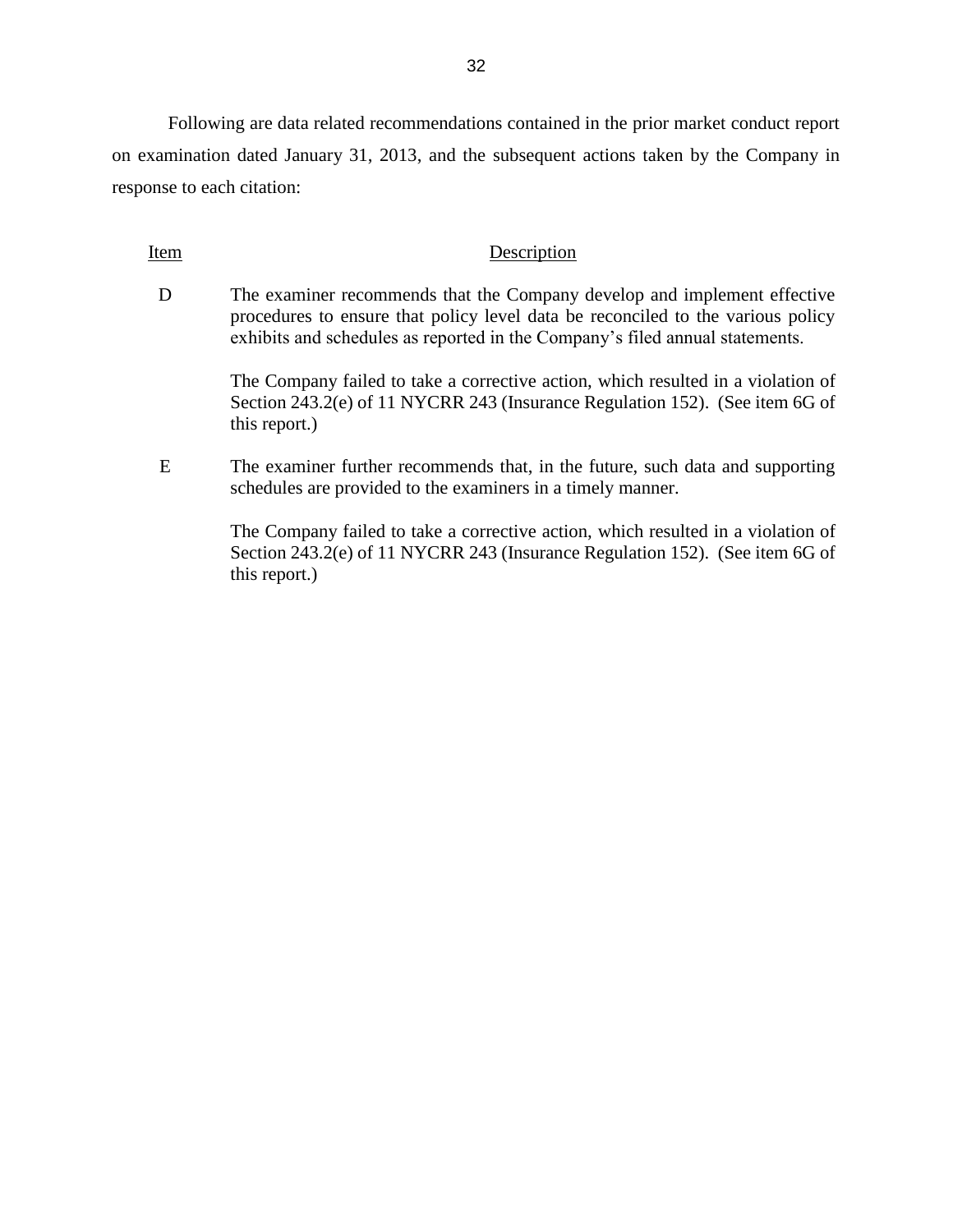#### 8. SUMMARY AND CONCLUSIONS

Following are the comment and violation contained in this report:

A At this juncture, the certificate of reserve valuation is being held B The Company violated Section 243.2(e) of 11 NYCRR 243 (Insurance Regulation 152) by failing to make available, as requested by the examiner, the data records that support the annual reasonable time frame. This will also be noted in the market conduct report on examination as of December 31, 2016. The the financial condition examination. This data related matter was Item Description Page No(s). and is not expected to be issued until the Department's concerns are resolved. 29 statement exhibits in the format and substance required within a market conduct examination is being conducted concurrently with raised in the Company's prior market conduct report on examination. 30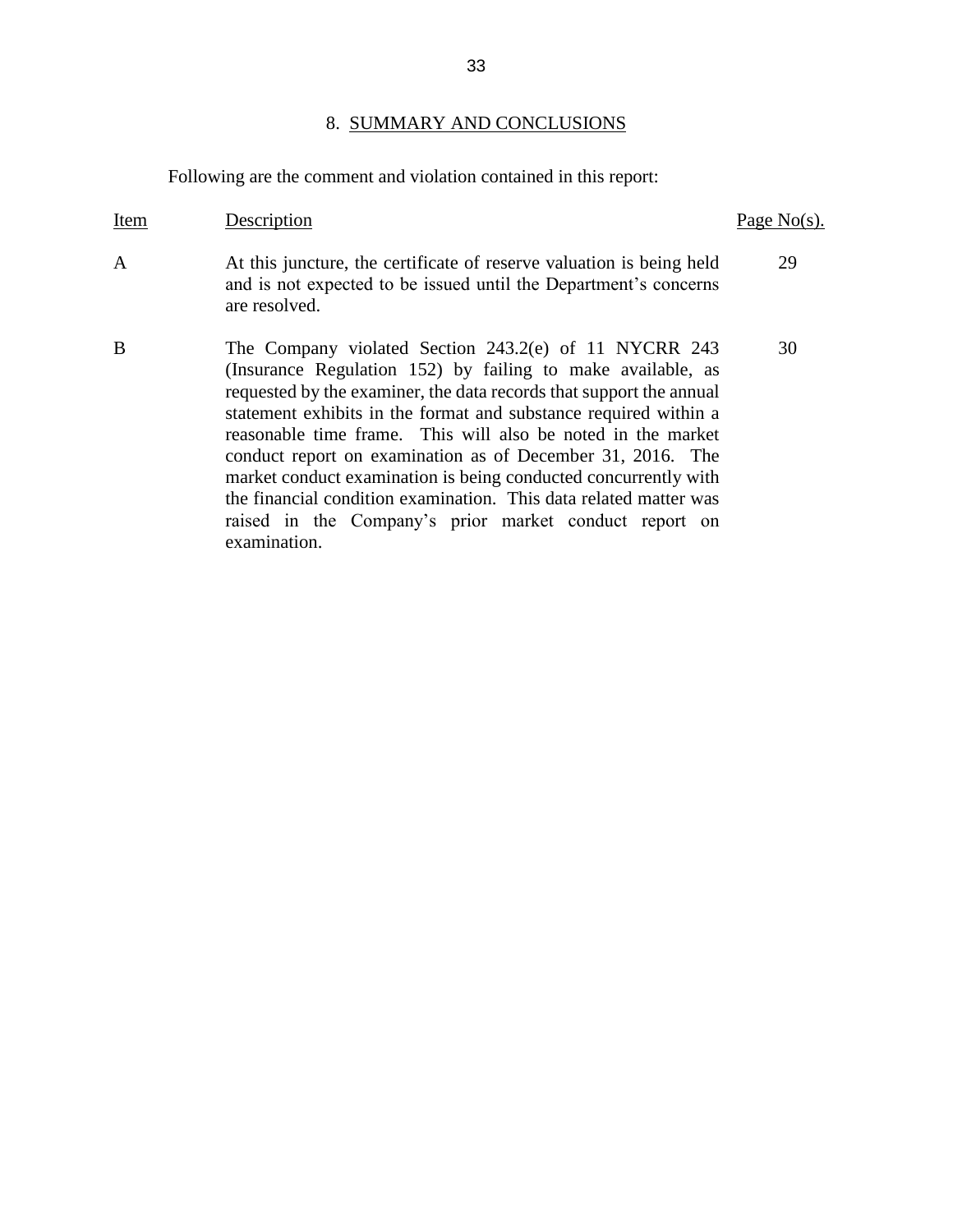Respectfully submitted,

achelle Hours

Rachelle Gowins, CFE **Examination Resources, LLC** 

**STATE OF NEW YORK**  $\mathcal{E}$ )SS: **COUNTY OF NEW YORK**  $\lambda$ 

Rachelle Gowins, being duly sworn, deposes and says that the foregoing report, subscribed by her, is true to the best of her knowledge and belief.

 $ch_1$   $M_1$ , adopting

**Rachelle Gowins** 

Subscribed and sworn to before me

this 24th day of June, 2018

**AUDREY HALL** NOTARY PUBLIC, STATE OF NEW YORK Registration No. 01HA6274900 Qualified in Kings County Commission Expires January 28, 2021